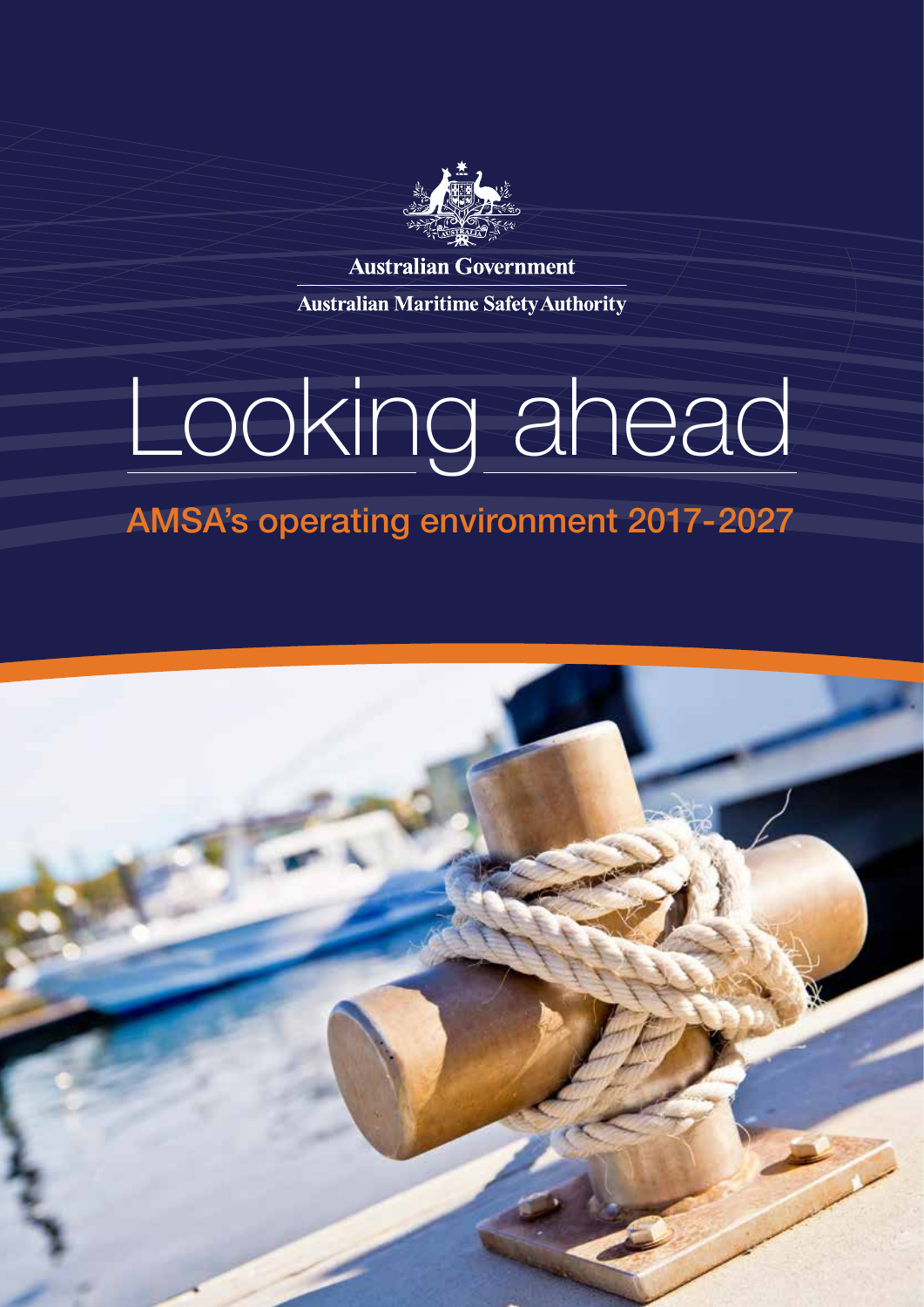### Foreword

The challenges we face as a regulator and response agency, and our operating environment, have changed and will continue to do so in the coming years. For example:

- From 1 July 2018, we assume responsibility for full service delivery of the National System for Domestic Commercial Vessel Safety. This means regulating some 27,000 domestic commercial vessels and 66,000 domestic seafarers.
- With the exception of the cruise industry, the growth in commercial shipping experienced over the past 10–15 years has slowed primarily due to the declining growth in the commodities export sector.
- The forecast long-term growth rate in commercial shipping and cruise activity, and Australian's enthusiasm for recreational boating and general aviation, has a direct impact on how we plan to meet our search and rescue, marine pollution and maritime casualty intervention responsibilities.
- Industry continues to push the boundaries of technology. Vessels that operate within Australian waters are becoming more technologically sophisticated, with increasing automation in navigation, communications and control systems.
- The increasing numbers of recreational vessels and offshore developments, such as oil, gas and renewable energy projects (coupled with other maritime activities), are increasingly competing with commercial shipping for the use of finite sea room, often near ecologically sensitive areas.

A review of our operating environment and stakeholder consultation has identified 10 key challenges for the next decade. These challenges include changes to shipping traffic, maintaining a risk-based approach to compliance, the introduction of new technologies, the welfare of seafarers, and ongoing protection of the marine environment.

To meet these challenges, we need effective policies, regulations and capabilities with commensurate controls in place.

This document informs our corporate plan and has a 10-year outlook. The challenges and priorities contained within have been identified by reviewing our changing operational environment, industry publications and feedback from our stakeholders.

This document considers experience gained from the regional planning approaches in north-east and north-west Australia. Those approaches proposed improvements to safety and additional protective measures to minimise known and potential environmental impacts in the medium to long-term. It also draws on commissioned research into changes to shipping routes, ports and growth in offshore activities.

We will continue to target the needs of the maritime community by meeting our service delivery aspirations for a safe, environmentally responsible and efficient maritime sector.

AMSA Executive September 2017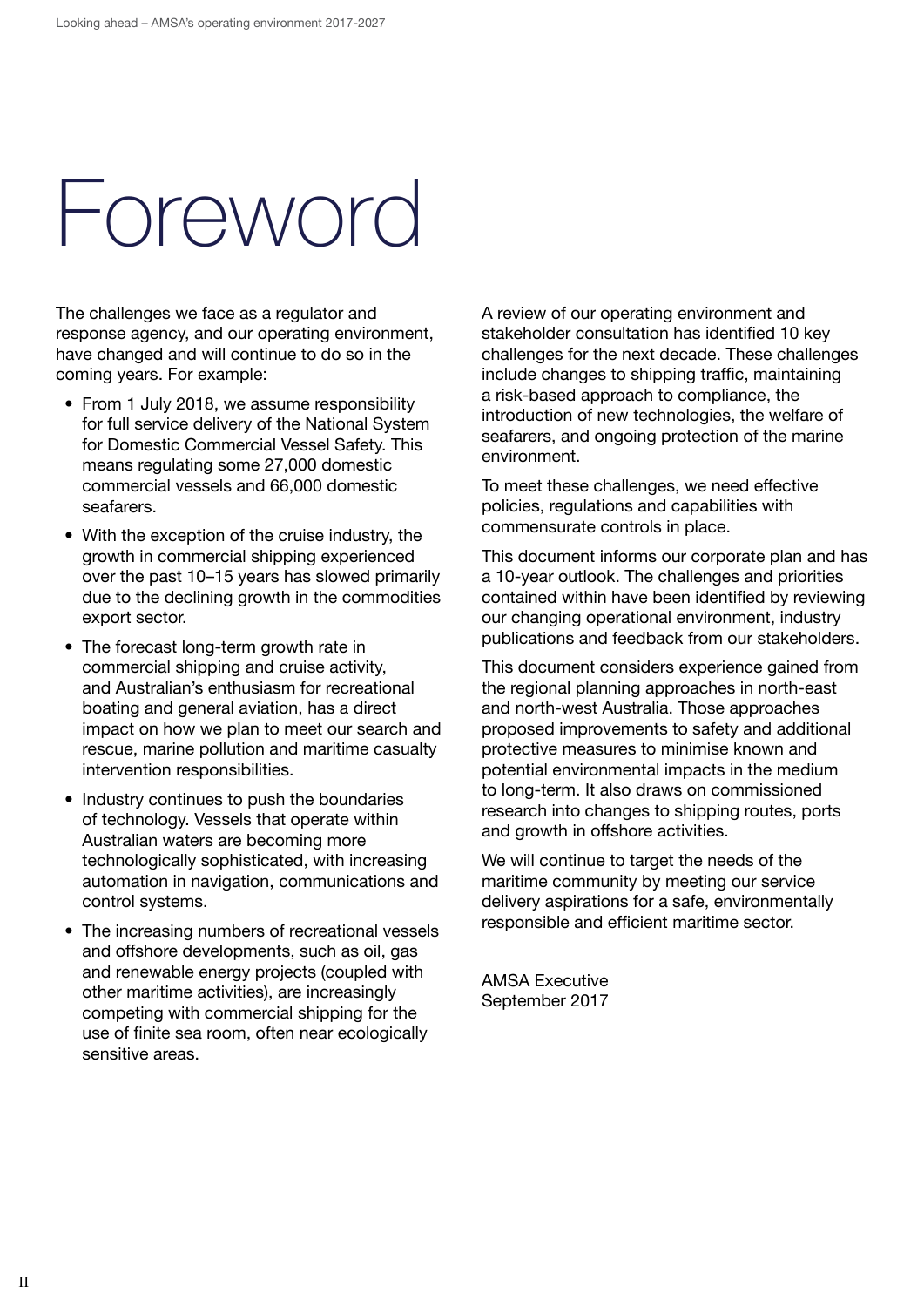### Table of contents

|    | Foreword                                                                                                                                              | $\mathbf{I}$   |
|----|-------------------------------------------------------------------------------------------------------------------------------------------------------|----------------|
|    | Our current environment                                                                                                                               | 1              |
|    | • Australia's shipping task                                                                                                                           | 1              |
|    | • Australia's domestic fleet                                                                                                                          | 1              |
|    | • Our functions                                                                                                                                       | $\overline{c}$ |
|    | • Arrangements for regulating domestic commercial vessels                                                                                             | 3              |
|    | • Compliance                                                                                                                                          | 4              |
|    | The future environment                                                                                                                                | 5              |
|    | • Challenges over the next decade                                                                                                                     | 5              |
|    | • Conclusion                                                                                                                                          | 5              |
|    | 1. Anticipating and responding to current and emerging risks associated with Australia's<br>commercial and domestic shipping traffic, routes and hubs | 7              |
|    | 2. Maintaining an appropriate risk-based approach to regulation and compliance                                                                        | 9              |
| 3. | Enhancing the environmental sustainability of shipping                                                                                                | 13             |
|    | 4. Assisting the introduction of modern navigation systems and information and communication<br>technologies                                          | 17             |
|    | 5. Facilitating the operation of autonomous vessels                                                                                                   | 19             |
| 6. | Ensuring human factors are considered in safety                                                                                                       | 21             |
| 7. | Supporting the development of single window reporting for trade facilitation                                                                          | 23             |
|    | 8. Advocating for national marine spatial planning in Australia                                                                                       | 25             |
|    | 9. Effective international and domestic engagement                                                                                                    | 27             |
|    | 10. Anticipating the changing role of seafarers                                                                                                       | 29             |
|    |                                                                                                                                                       |                |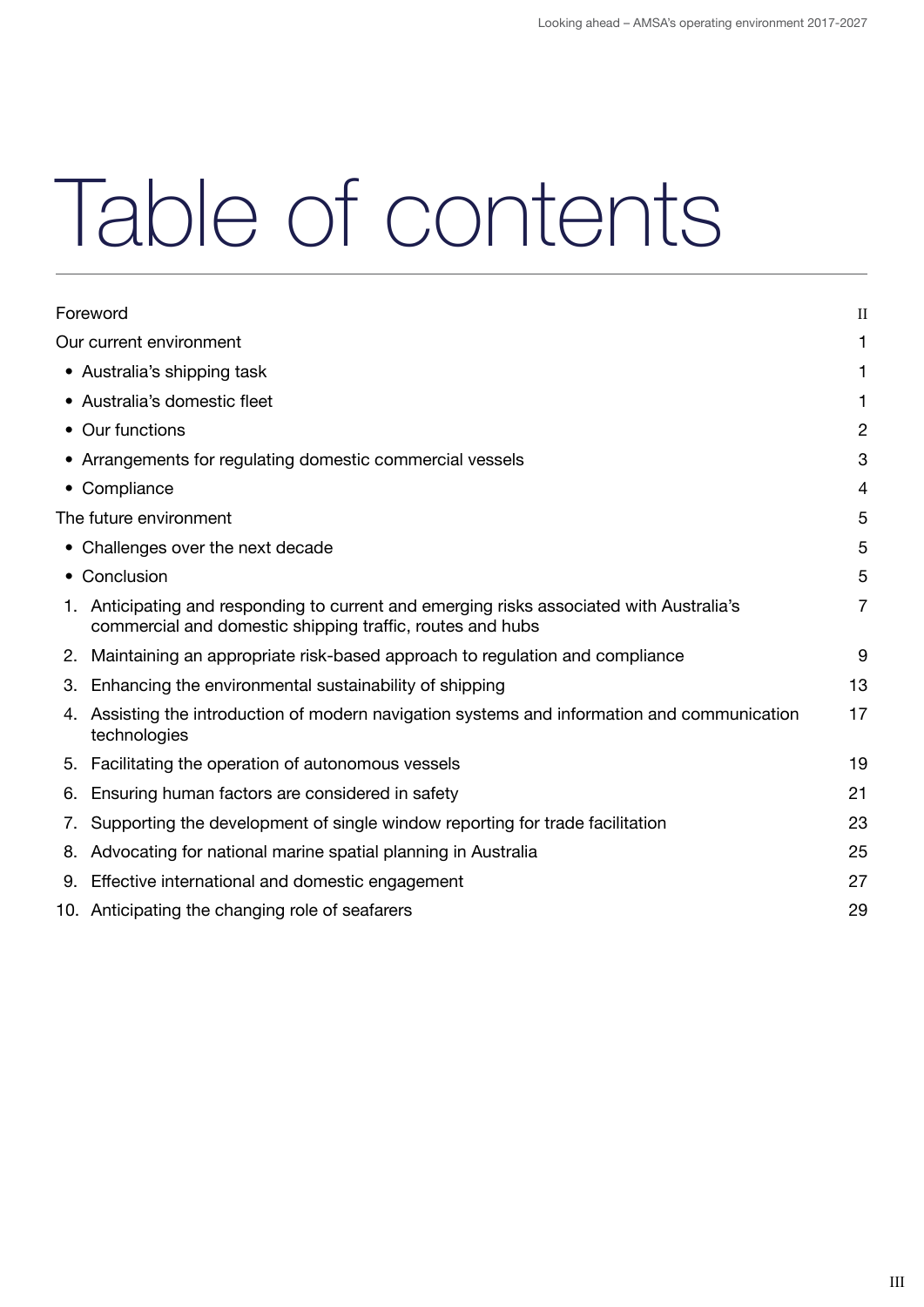### Our current environment

#### Australia's shipping task

As an island continent with nearly 60,000 kilometres of coastline, and being remote from the world's main trading centres, Australia is heavily reliant on shipping.

Australian seaports trade with over 120 different countries. Over 400 commodities are shipped to and from Australia to hundreds of destinations, using more than 1000 different shipping routes:<sup>1</sup>

- Bulk carriers are used to transport dry bulk commodities; these are mainly iron ore, coal, wheat, sugar, salt and bauxite/alumina. In 2016, bulk carriers accounted for 51 per cent of foreign ship arrivals.
- In 2016 bulk liquid oil and petroleum products shipped by oil tankers and gas carriers had growth rates of 5 per cent and 28 per cent respectively. The closure of several oil refineries in Australia in recent years has resulted in a significant decline in crude oil imports and a corresponding increase in smaller tankers carrying refined products.
- Growth in general cargo, container, car carriers and reefer ships (refrigerated capacity) has declined to almost stagnant annual growth.

### Australia's domestic fleet

The shipping fleet conducting international trade within Australia's waters share this space with domestic commercial vessels. These are vessels used in connection with a commercial, government or research purpose that operate within Australia's Exclusive Economic Zone.

Comprising approximately 27,000 vessels manned by some 66,000 seafarers, the domestic commercial vessel fleet services a myriad of industries and operations from very small to large enterprises. These include:

- passenger vessels (tourism, ferries, water taxis, etc.)
- non-passenger work vessels (freight and cargo vessels, research, tugs, barges, offshore support vessels, etc.)
- fishing vessels
- hire and drive vessels (houseboats, jet skis and sailing vessels).

As we assume full service delivery, we will continue to build on our understanding of the breadth and depth of Australia's domestic commercial fleet and the diversity of operations, to ensure our activities as the national regulator are effectively and efficiently targeted.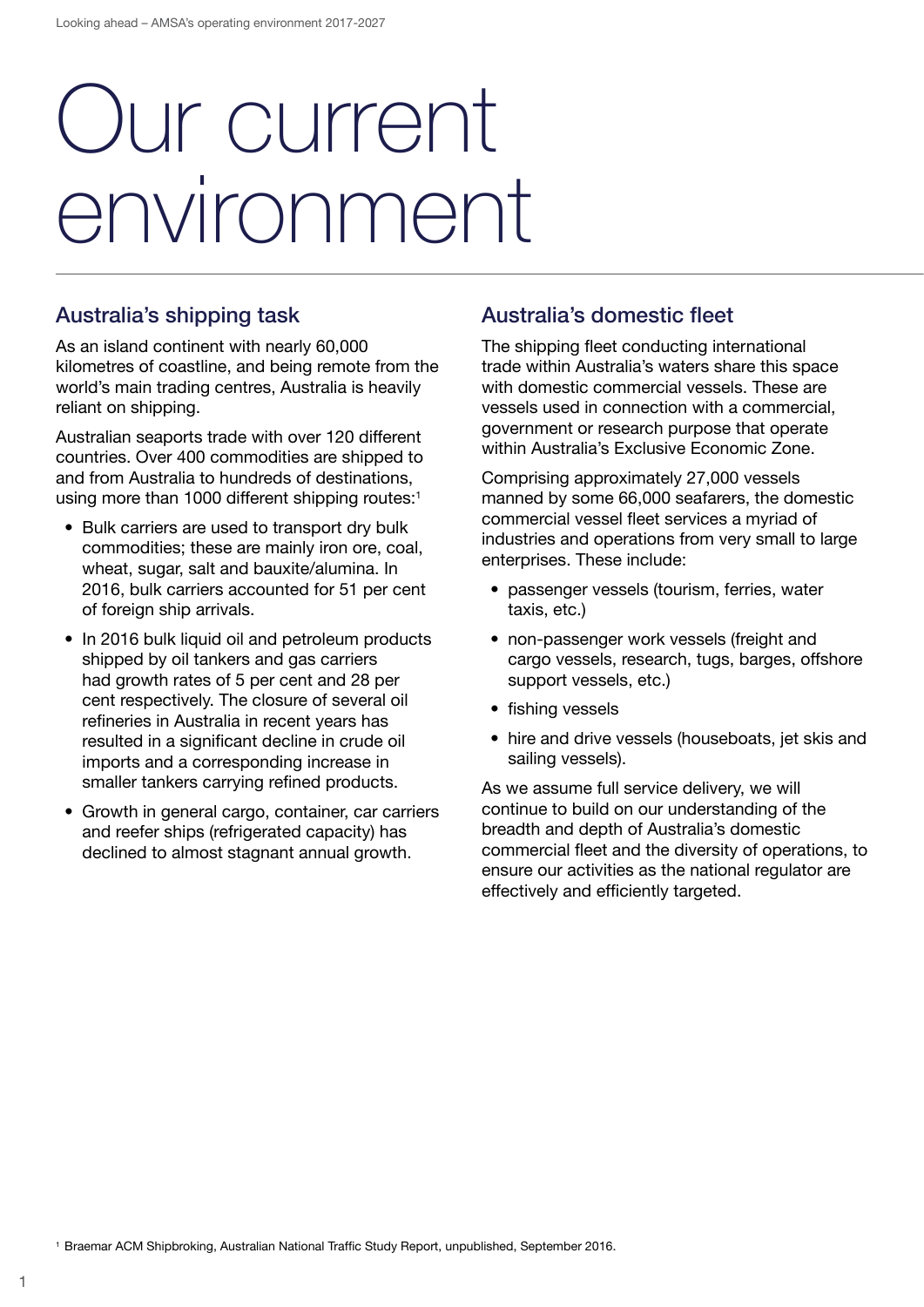### Our functions

Three of our functional divisions align with our three lines of defence to promote maritime safety and environment protection Standards, Operations and Response. As a relatively small agency employing approximately 400 staff in 20 locations, the support provided by our Corporate Services division is a key enabler to helping us achieve our functions.

Our Standards division:

- influences international standards and makes regulations to give legal effect to those standards
- develops policies and technical documentation that guide the development of domestic standards and regulations, and how we intend to enforce them
- engages with industry stakeholders to ensure they know what is expected of them, and to better fulfil our own roles as a contemporary regulator
- engages with our delegates in Australia and sister-agencies internationally to enhance our capabilities and roles as defined by international conventions.

Our Operations division:

- ensures regulatory compliance to enforce vessel safety, qualifications, marine pollution standards and coastal pilotage requirements are met
- provides a consistent and risk-based approach to the regulation and delivery of services for domestic commercial vessels operating in Australian waters
- trains people and organisations in our inspection and compliance procedures both domestic and international partners.

Our Response division:

- undertakes search and rescue, salvage, intervention and pollution response operations 24/7 consistent with Australia's obligations under international conventions
- responds to maritime casualties, marine pollution and search and rescue incidents
- ensures readiness for a forecast doubling of current search and rescue incident responses by 2034 due to forecast growth in domestic and international civil aviation (the number of aircraft is expected to double and passenger numbers increase from the current 3.4 billion to 7.3 billion by 2034)
- contributes to safe navigation by maintaining our network of aids to navigation
- manages service contracts and resources that we need to support our response operations.

Our Corporate Services division:

- is working to ensure we will be equipped with appropriate information and communications technology to able to operate the National System for Domestic Commercial Vessel Safety from July 2018
- ensures we have a dynamic and well managed workforce to meet our responsibilities
- provides a range of fit-for-purpose information technology that enables our operational and business needs
- provides organisational-wide governance support
- ensures delivery timely, effective and relevant communication to stakeholders and the regulated community to enable them to meet their maritime safety obligations.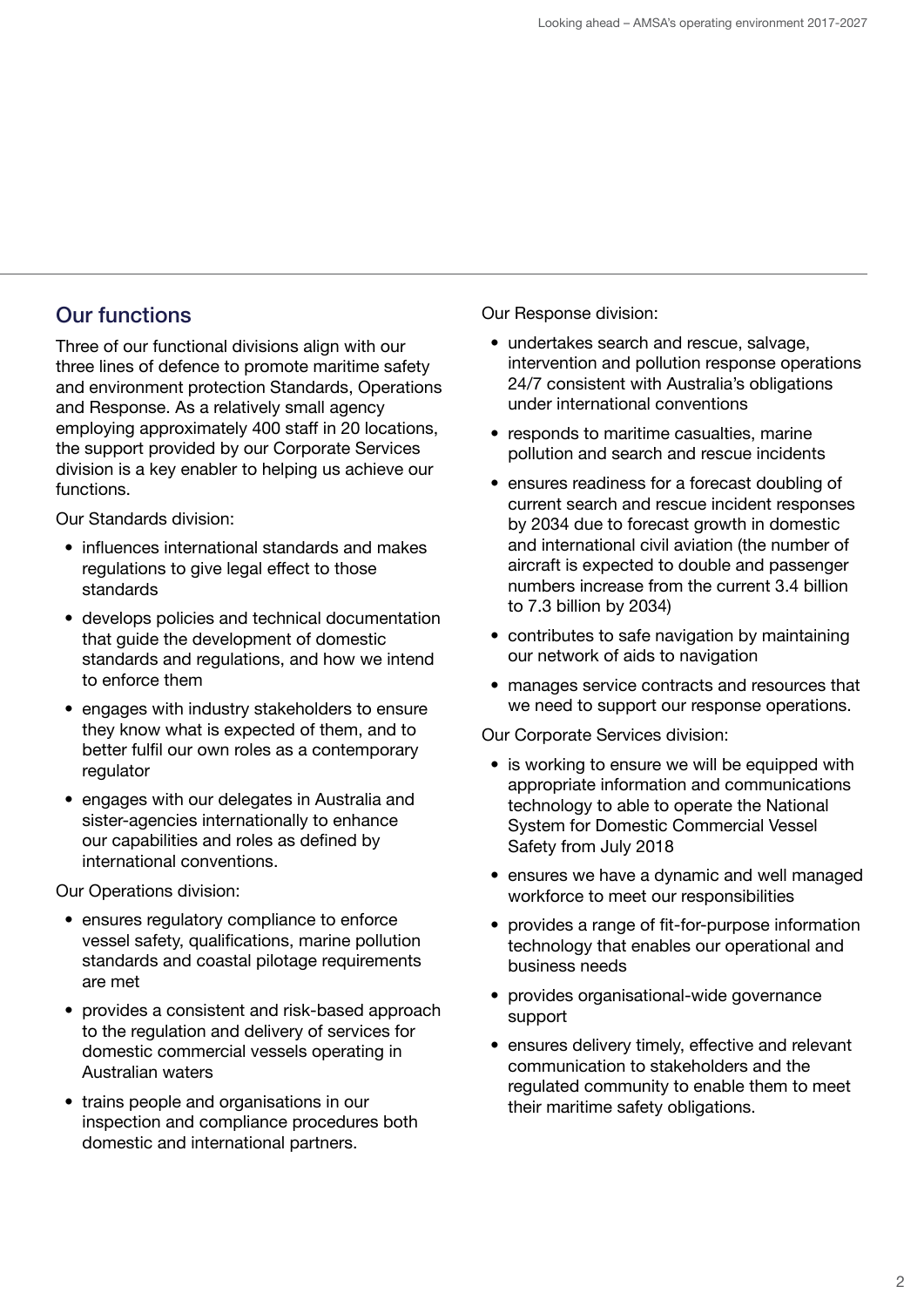### Arrangements for regulating domestic commercial vessels

The National System for Domestic Commercial Vessel Safety (national system) commenced on 1 July 2013, and is implemented by the *Marine Safety (Domestic Commercial Vessel) National Law Act 2012* (the National Law).

Until 30 June 2018, state and territory delegates in marine safety agencies are responsible for delivering services under the National Law, and cost recovering accordingly.

These services include certification of operators, seafarers and vessels; industry education and compliance services. We assume full responsibility for service delivery under the national system from 1 July 2018.

The national system provides consistency in regulations and standards, regardless of where operations are conducted around Australia.

We seek to improve the safety culture within the domestic commercial vessel industry and simplify the regulatory framework. This is consistent with the objectives set out in the National Law, which include:

- promoting continuous improvement in marine safety
- promoting public confidence in the safety of marine operators
- ensuring effective identification and management of safety risks
- seeking to reduce regulatory burden without compromising safety.

The National Law imposes general safety duties on a variety of parties involved with domestic commercial vessels. These duties are additional to the core requirements for a domestic commercial vessel to be the subject of a certificate of survey and certificate of operation, be crewed by persons holding a certificate of competency, and be marked with a unique identifier.

The general safety duties include the requirement to implement, document and maintain a safety management system that ensures the safe operation of the vessel, recognising that these persons are best placed to identify, assess and manage the risks associated with their operations.

While this is the key goal, the reality is that regulation alone cannot eliminate every risk and the role of the regulator is to provide support where needed.

The national system contributes to the following outcomes for industry:

- reduced complexity in relation to the required standards for design, construction, equipment, operation and qualifications/crew certification Australia-wide
- support for a more efficient national market and reduced costs for business and labour through eliminating barriers to the transfer of labour and commercial vessels between iurisdictions
- continued strong leadership on maritime issues through forums, working groups and provision of information to assist stakeholders to meet their obligations
- improved safety for the public, domestic commercial vessel owners, operators, crew and the environment.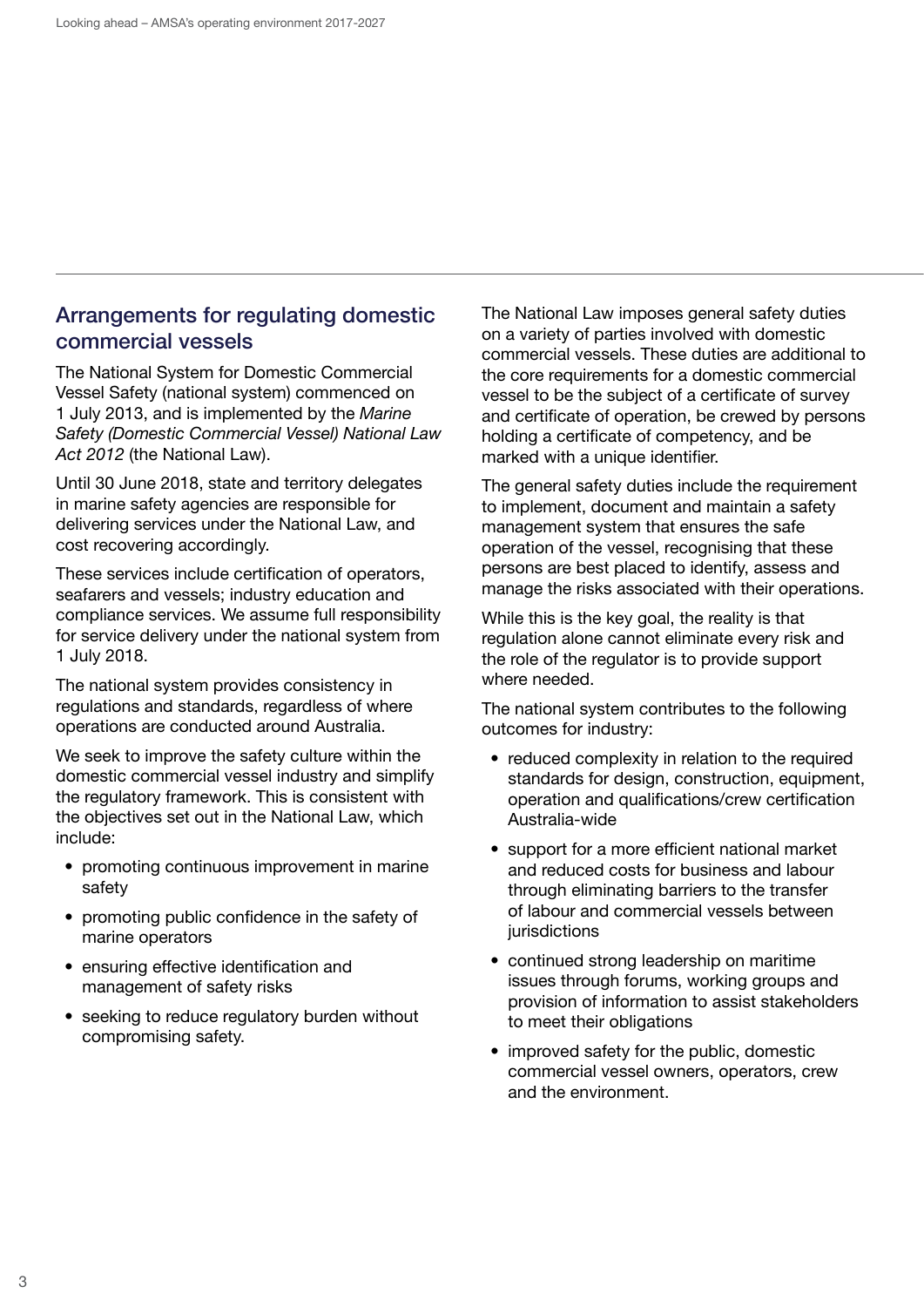### **Compliance**

The legislation that we administer contains a wide variety of compliance tools that we will use in accordance with our published compliance and enforcement policy. Regardless of vessel type, the principles of compliance with standards are the same:

- Port and flag State control will remain the primary compliance mechanism for international shipping and we will develop a similar risk-based, intelligence-led inspection regime for domestic commercial vessels.
- We accredit recognised organisations to survey ships and private marine surveyors to survey domestic commercial vessels, and will continue to audit the performance of both.

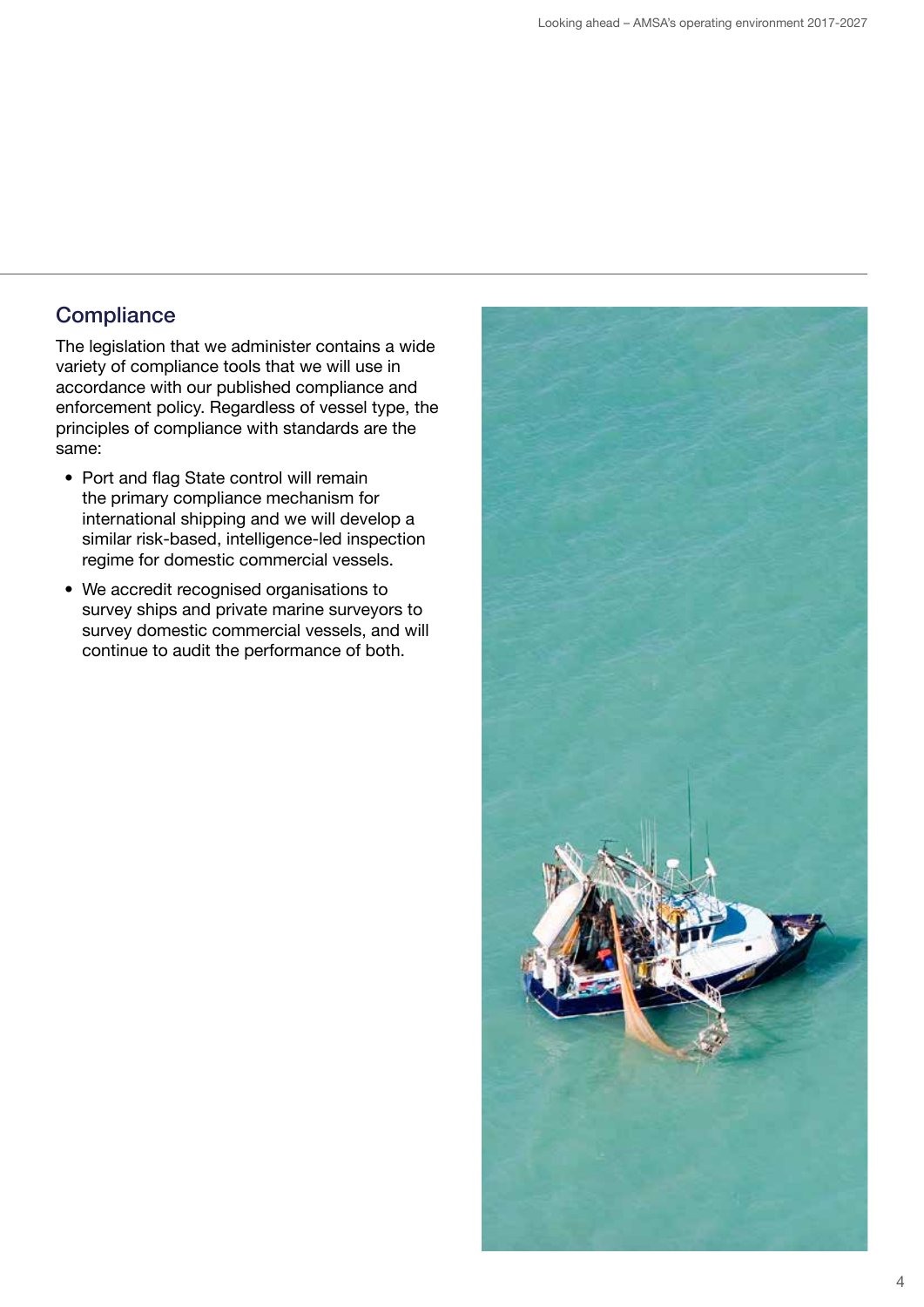### The future environment

In preparing for the future, we will continue to work closely with the maritime community to build the capabilities, expertise, knowledge and technologies to assess and mitigate new or changing risks in our operating environment.

### Challenges over the next decade

In reviewing our operational environment and through discussions with stakeholders, we have identified 10 key challenges. These are:

- 1. Anticipating and responding to current and emerging risks associated with Australia's commercial and domestic shipping traffic, routes and hubs
- 2. Maintaining an appropriate risk-based approach to regulation and compliance
- 3. Enhancing the environmental sustainability of shipping
- 4. Assisting the introduction of modern navigation systems and information and communication technologies (ICT)
- 5. Facilitating the operation of autonomous vessels
- 6. Ensuring human factors are considered in safety
- 7. Supporting the development of single window reporting for trade facilitation
- 8. Advocating for national marine spatial planning in Australia
- 9. Effective international and domestic engagement
- 10. Anticipating the changing role of seafarers.

This document describes the issues and trends driving change, summarises the implications for the maritime community and our policy responses.

### Conclusion

We face a number of ongoing and emerging challenges as a regulator and response agency. Our future operating environment will continue to change, as new trends and developments emerge within the domestic and international maritime industry.

*Looking ahead – AMSA's operating environment 2017–27* outlines our long-term planning considerations to respond to these challenges.

Our annual corporate plan is aligned to the near and mid-term challenges contained within. *Looking ahead – AMSA's operating environment 2017–27* will be incorporated into our annual review cycle and this will ensure that our challenges and responses are regularly reviewed and remain relevant, and that our responses are sufficient and appropriate to the degree of risk.

The key challenges identified for the next decade will continue to evolve, as new technologies emerge, the skill requirements of seafarers change, and the means to protect our marine environment develop. In reviewing and addressing these challenges, we ensure that we continue to meet our vision: safe and clean seas, saving lives.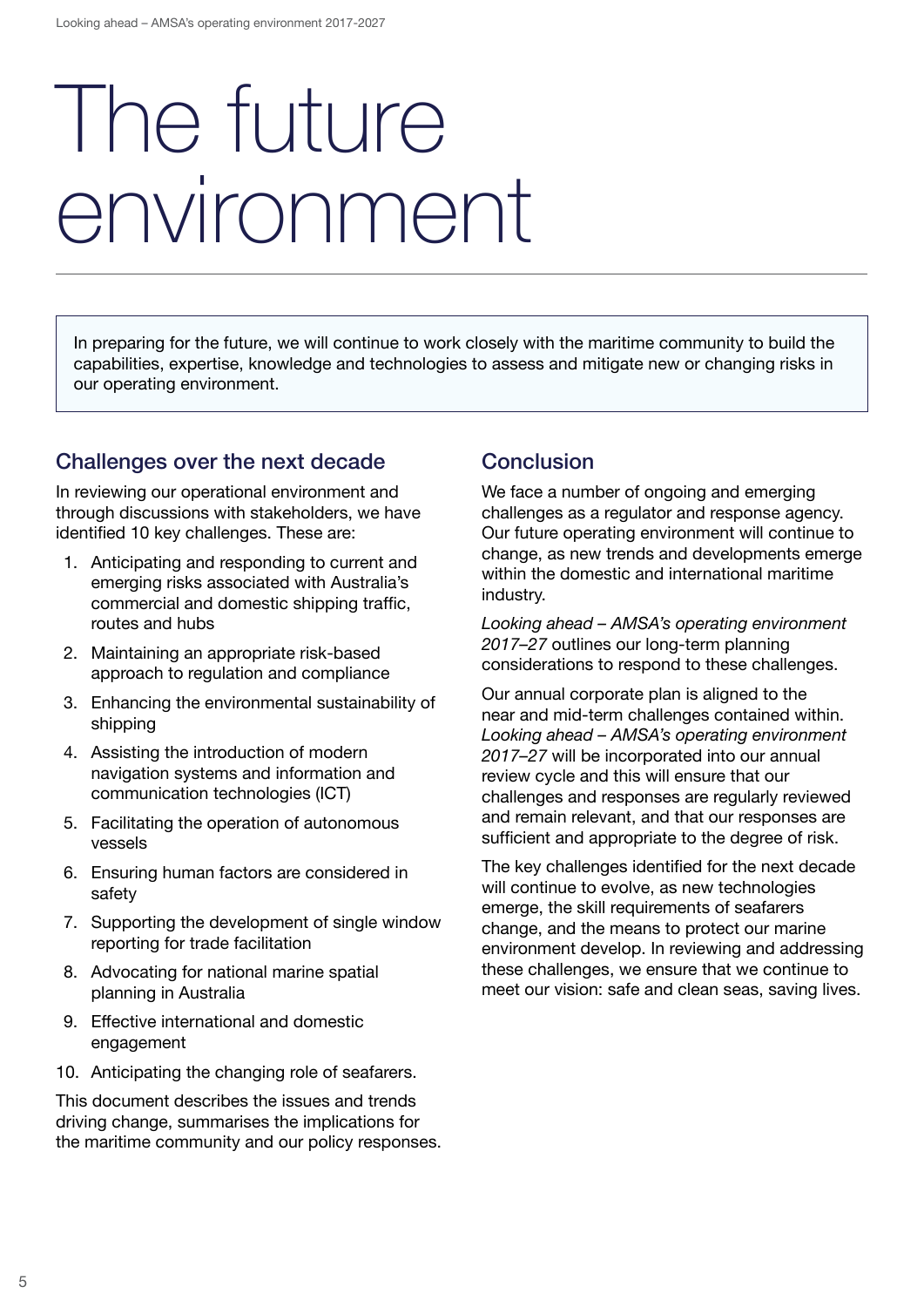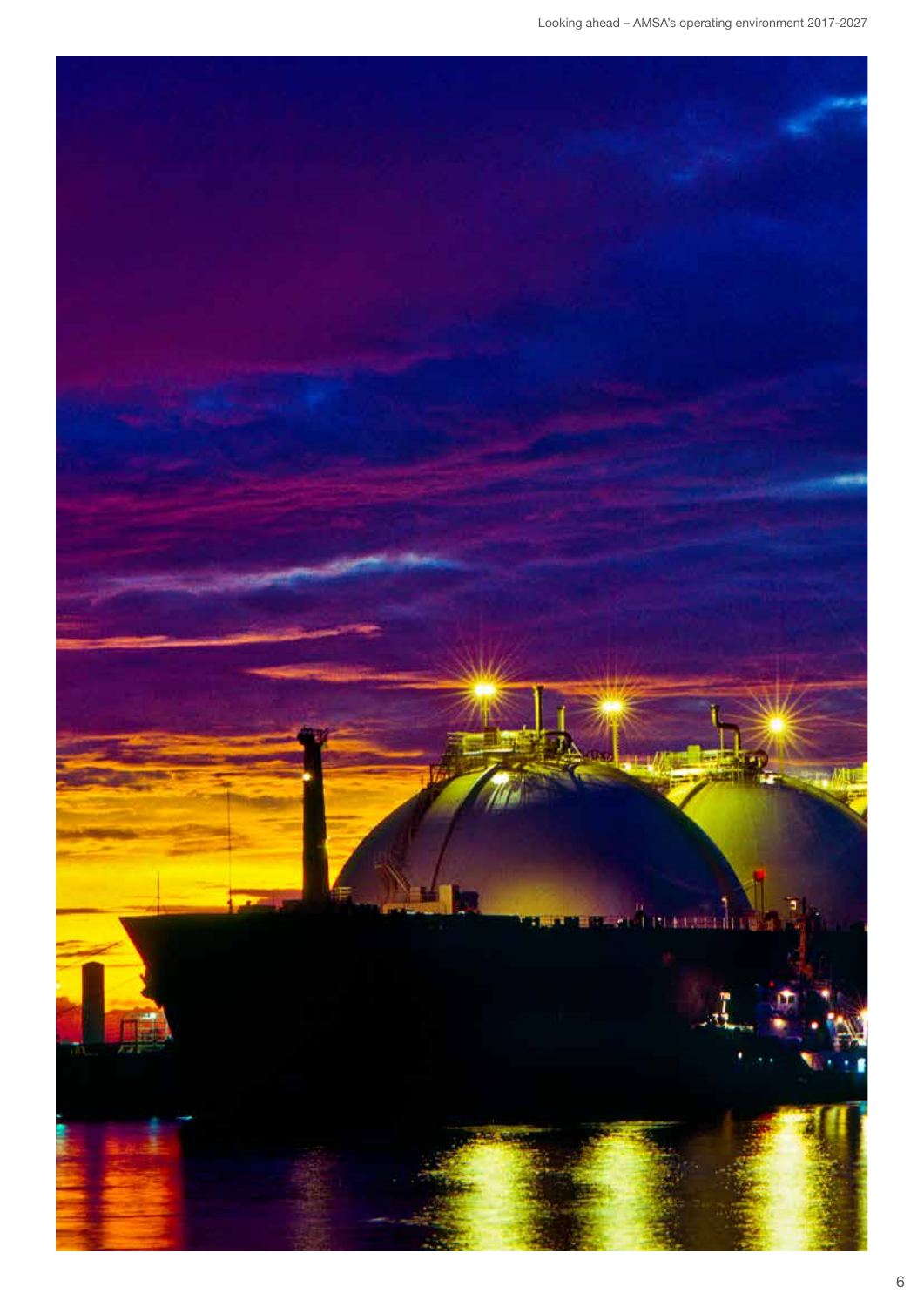Anticipating and responding to current and emerging risks associated with Australia's commercial and domestic shipping traffic, routes and hubs

#### Issues and trends driving change

Within Australia, the demand for shipping is a derived demand influenced by a range of geographic, macroeconomic, socio-economic, demographic, technical and political factors.

The economic and technological drivers affecting the quality of ships have given rise to a need for better economies of scale.

In 2016, 5719 foreign-flagged ships made over 27,500 calls to Australian ports. The ships that came to Australia were larger overall than in 2015. The average age of vessels calling at Australian ports in 2016 was nine years, a decrease from an average of 10 years in 2015.1

Over the past 35 years global trade in goods and services has increased six-fold, particularly as emerging economies have become more integrated with the rest of the global economy. Asian ports are emerging as world shipping hubs<sup>2</sup> due to stronger economic links with the resourcerich Middle East and Africa.

Asia will continue to drive huge demand for a diverse range of goods and services while, at the same time, new markets are being created and many services once only delivered locally are now regularly imported or exported as trade barriers fall and technology improves.

Short to medium-term commodity projections, indicate that:

- the current oversupply of bulk carriers and container ships will continue in the medium term
- growth in shipping of dry bulk commodities may moderate as a result of the slow-down in the Chinese economy
- product tanker visits will continue to rise faster while crude tanker visits will decline as new oil refineries in India lead to further closures of Australian refineries
- total port calls by cargo ships will continue to grow at a reduced rate comparative to recent years, in line with oversupply in the resources sector<sup>3</sup>
- the main area of long-term shipping growth is likely to continue to be those vessels involved in servicing the export trades iron ore, bauxite, coal and natural gas.

The cruise ship sector is a strong growth area. Cruise ships are generally getting bigger, with larger lengths and greater displacement, and resultant increases to the number of passengers they can carry.4 Globally, 25.8 million passengers are expected to sail in 2017, an increase from 17.8 million in 2009.<sup>5</sup> In 10 years, Australia's cruise passengers have grown more than six-fold, to approximately one million passengers per annum.

An increasing number of cruise ships often visit pristine or environmentally sensitive areas such as the Great Barrier Reef, the Coral Sea, and the Kimberley coast, seeking to use anchorages in remote regions in addition to standard port calls.

<sup>1</sup> Australian Maritime Safety Authority, 2016 Port State Control Report, www.amsa.gov.au/forms-and-publications/international/publications/Ship-Safety/PSC-Annual-Reports/ p. 6.

- <sup>2</sup> Commonwealth of Australia 2014, Industry Innovation and Competitiveness Agenda, www.industry.gov.au/industry/Pages/Industry-Innovation-and-Competitiveness-Agenda.aspx.
- <sup>3</sup> Bureau of Resources and Energy Economics, Australian bulk commodity exports and infrastructure Outlook to 2025, July 2012.
- <sup>4</sup> www.asa.com.au/our-organisation/the-australian-maritime-industry.
- <sup>5</sup> Cruise Lines International Association, '2017 Cruise Industry Outlook', December 2016 www.cruising.org/docs/default-source/research/clia-2017-state-of-the-industry.pdf?sfvrsn=0.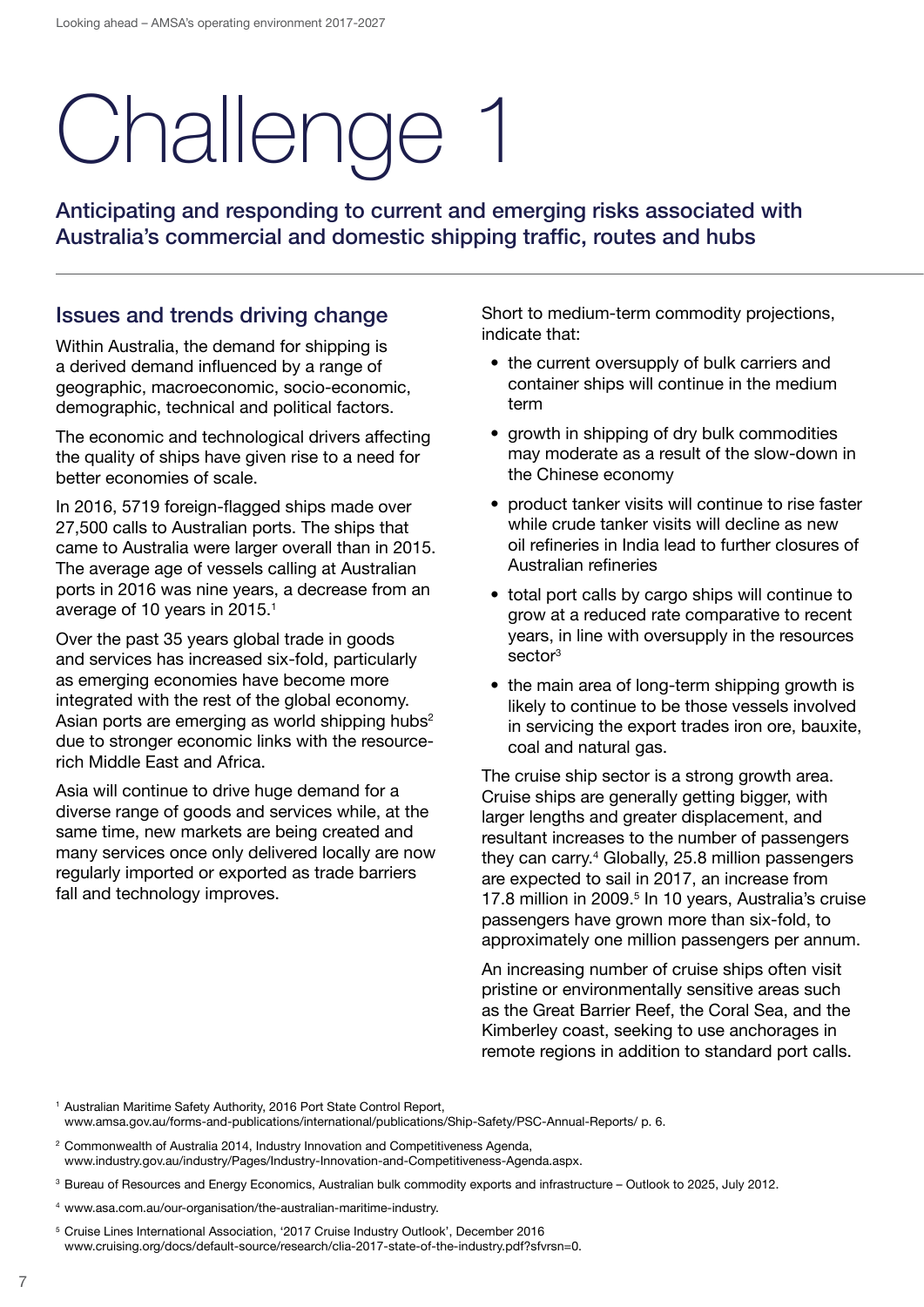### Implications for the maritime community

- The globalisation of shipping introduces a range of new players to the maritime industry. With the expected oversupply of bulk carriers and container ships to continue for the foreseeable future, the consolidation of shipping companies and alliances will enable a lesser number of operators to wield greater influence on global trade.<sup>6</sup>
- Cruise ships and passenger vessels that traverse environmental sensitive areas present additional risks. For example, risks in the Antarctic include sea ice cover, sea water temperature, sea conditions, air temperature, traffic levels, search and rescue (SAR) response, and navigational chart coverage and availability.

#### Our policy response

- track new developments affecting the maritime environment and periodically undertake waterway risk assessments as circumstances dictate
- review the training we provide, and exercises we conduct, to ensure that our people and their skills are relevant to the changing nature of petroleum cargos
- continuously monitor changes in shipping traffic and port infrastructure to assess potential impacts on our investment in safety initiatives and the geographic distribution of our response resources
- establish new regional offices where appropriate—staffed to manage the additional maritime activity and to provide services under the National System for Domestic Commercial Vessel Safety
- continue to review our capabilities to respond to incidents involving maritime casualties within Australian waters
- continue to focus, invest and lobby at international level in preventative measures such as propulsion redundancy, emergency towing system, pollutants within double hull and enhance monitoring of vessels to avoid catastrophic maritime environmental emergencies
- monitor changes in the types of fuels, products and cargos carried in Australian waters to ensure our response capability is proportionate to the potential risks
- monitor the volume and types of shipping traffic and related risks to determine the need to modify existing aid to navigation networks, or amend existing or establish new traffic management initiatives
- continue to facilitate, develop and review international standards relating to passenger vessels. This includes the implementation of the Polar Code, which covers vessel design, construction, equipment, operational, training, search and rescue and environmental protection matters relevant to ships operating in the inhospitable waters of the Antarctic
- assess the risk of a mass casualty scenario involving cruise ship operations in remote areas. This analysis will assist in determining if vessel operations are safe, and assist us in being prepared to respond to worst case incidents.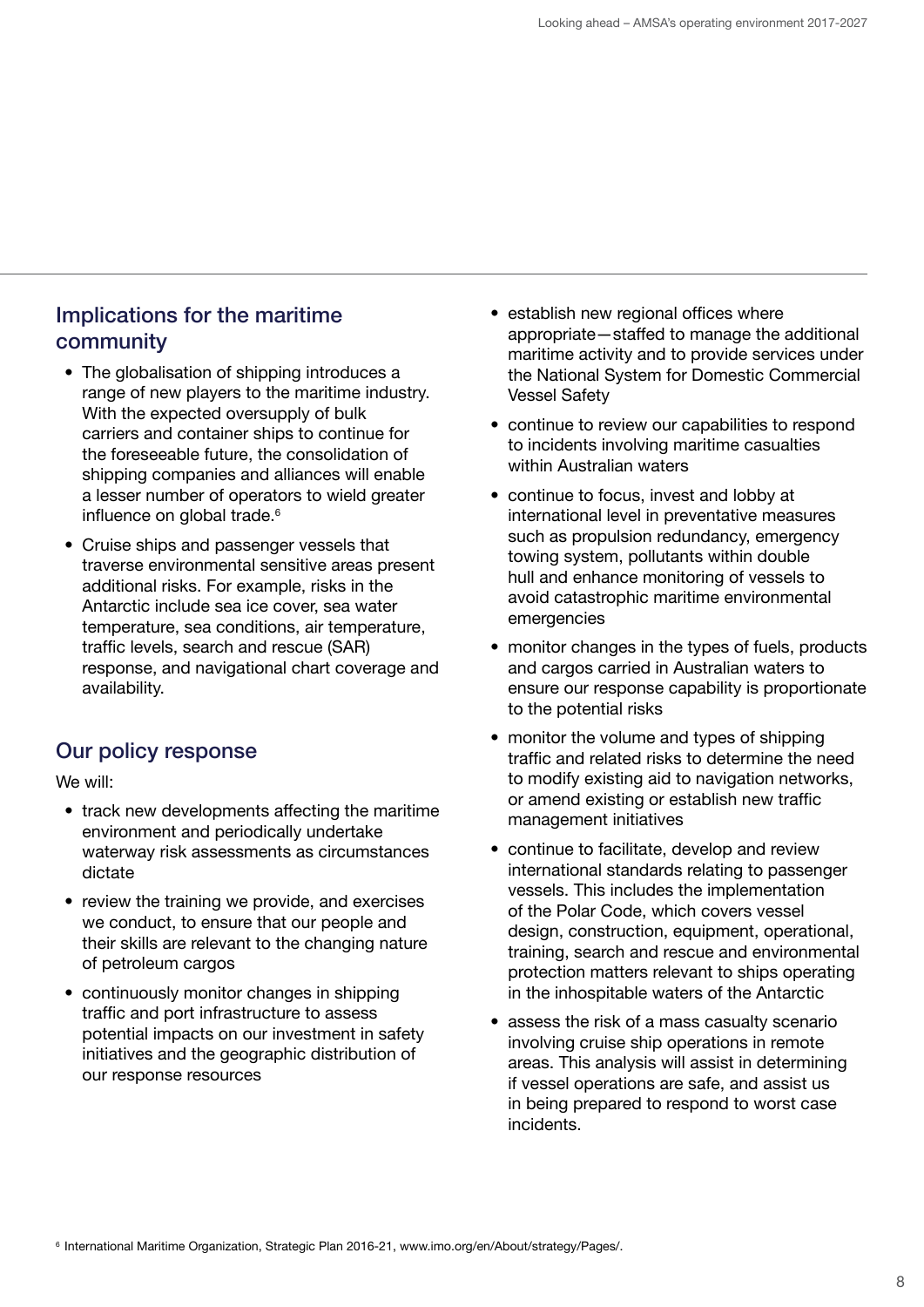Maintaining an appropriate risk-based approach to regulation and compliance

#### Issues and trends driving change

As an international industry, shipping is subject to a comprehensive regulatory regime which must take into account community expectations and international standards. The safe operation of international trading ships and domestic commercial vessels requires us to consistently apply maritime safety standards.

Responsibility for the safe operation of a ship and its crew rests with its owner, the master and its flag State. We apply a risk-based, proportionate approach to ensure compliance with regulatory requirements.

Our primary means for monitoring and enforcing compliance of international ships with safety and environment protection standards is through port State control inspections. Port State control ensures international shipping complies with international safety, environmental, and labour standards. It is also one of the strategies used to monitor the safety and welfare of seafarers. A particular focus for Australia is on reducing the risk of incidents caused by handling and stowage of cargoes.

We work closely with countries in the Asia-Pacific and Indian Ocean regions to promote effective port State control regimes. Some of this engagement is through Australia's influence in the Indian Ocean and Tokyo Memoranda of Understanding (MOUs) on port State control and liaising with flag States to ensure that they understand the robust nature of Australia's own port State control regime.

Compliance activity for domestic commercial vessels focuses on collaboration and education/ support for operators to achieve compliance outcomes. Our performance-based approach includes moving towards a 'trust and verify' system of monitoring compliance with safety outcomes.

Our compliance policy for domestic commercial vessels supports the objectives of the National Law. The policy includes the encouragement of maximum compliance with the maritime safety legislation through the application of a cooperative regulatory approach and enables us to detect, prevent and manage contraventions of the National Law.

The constantly increasing volume and complexity of international and domestic vessel traffic and offshore activities brings with it a potential increased risk of incidents. We are conscious of the need to ensure that there are adequate measures in place to prevent and respond to maritime incidents of all kinds, particularly those that could result in injury or loss of life or incur significant pollution.

Where operators have compliant vessels and operations, a good safety record and a safety management system, we should focus on periodically verifying that they are complying with the safety outcomes required by the law through risk-based surveillance and systems-based audits.

More oversight may be directed towards industry sectors and operators that do not have a good record of regulatory compliance. This will include vessels, operators and crew, and where the risks and/or consequences of an incident are high.

Importantly, this performance-based or 'trust and verify' approach to compliance cannot be implemented overnight. A transitional process will be applied to ensure that operators take responsibility for operational safety outcomes through the development and implementation of an effective safety management system.

In alignment with compliance principles, breaches of the law may also be met with strong enforcement actions to promote voluntary compliance in the future.

The implementation of equivalent solutions, which are contained within marine orders, allows greater compliance flexibility without compromising safety.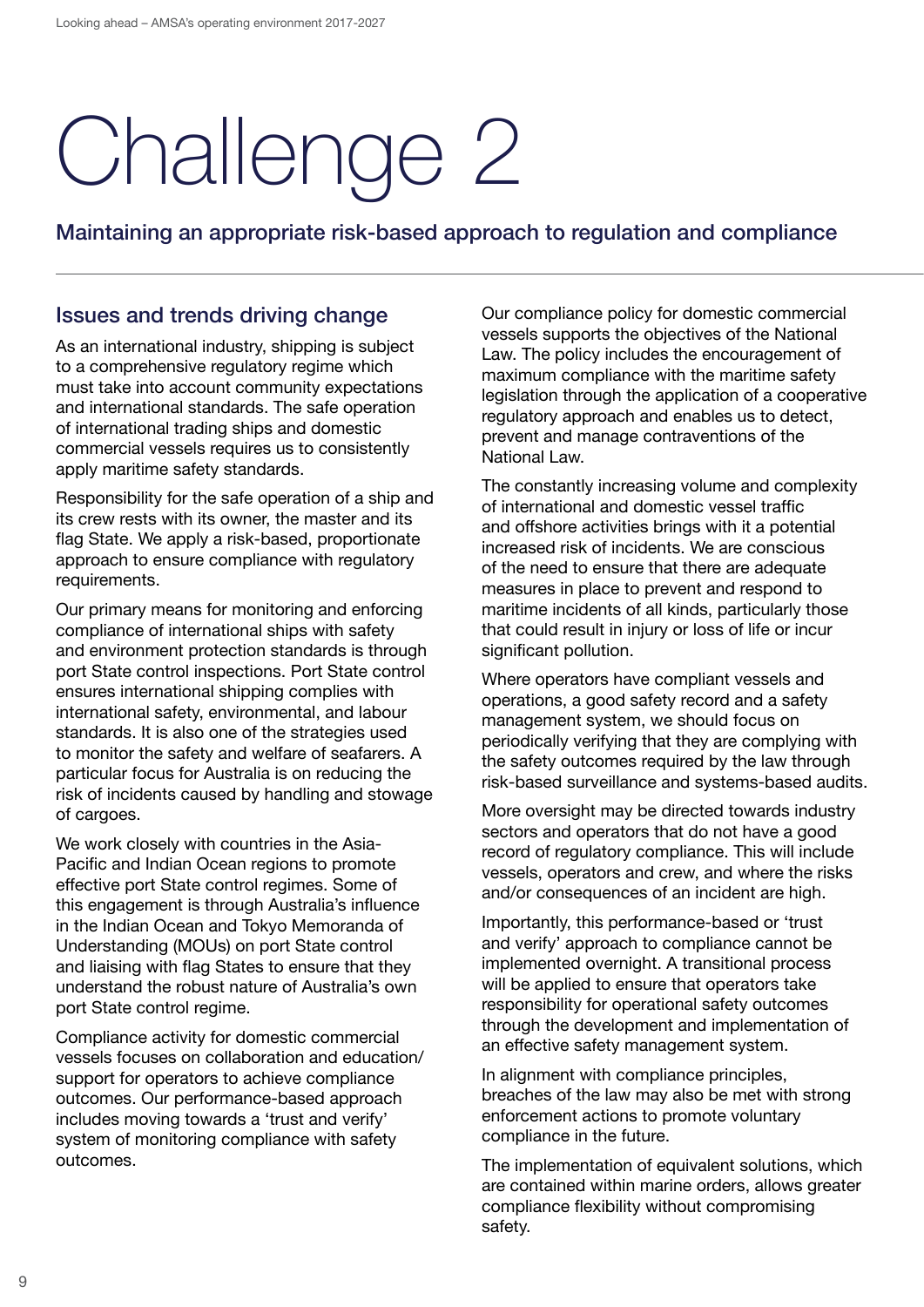### Implications for the maritime community

- For international ships, we apply inspection rate targets based on the calculated risk factor for each ship. This risk factor calculation takes into account a number of criteria and, based on this, ships are categorised into priority groups with each group having a specific target inspection rate.
- We conduct port State control inspections on international shipping in accordance with international guidelines and within the constraints of our authority. Port State control inspectors use their professional judgement in conducting an inspection, in determining the extent of inspection and in determining the required action required in response to identified deficiencies.
- For domestic commercial vessels, a streamlined national compliance service, which focuses on reducing regulatory burden, presents real and substantial benefits to the domestic maritime industry and the Australian economy.
- Operators are trusted to comply with the law. Verification occurs in partnership with industry to ensure compliance and enforcement activities are clearly targeted to vessel operations and safety practices that are at risk. The aim should be to base our activities on risk, incident data, inspections and analysis.
- The goals of reduced costs of compliance with the National Law and increased accountability will affect the manner in which we adopt and implement new national regulations and standards.
- As we take over full service delivery under the National Law, our compliance approach will change from a reliance on conducting regulatory operations, such as surveying or inspections, to oversight, education, quality assurance and audit of regulatory functions.
- Monitoring and assessing the risks related to our developing and ever changing maritime industry should shape the way we regulate. We must consider the risks to seafarers, vessels and the environment, alongside developing technologies, and foster a safety focused approach, culture and methodology for enforcement of our national maritime regulatory framework.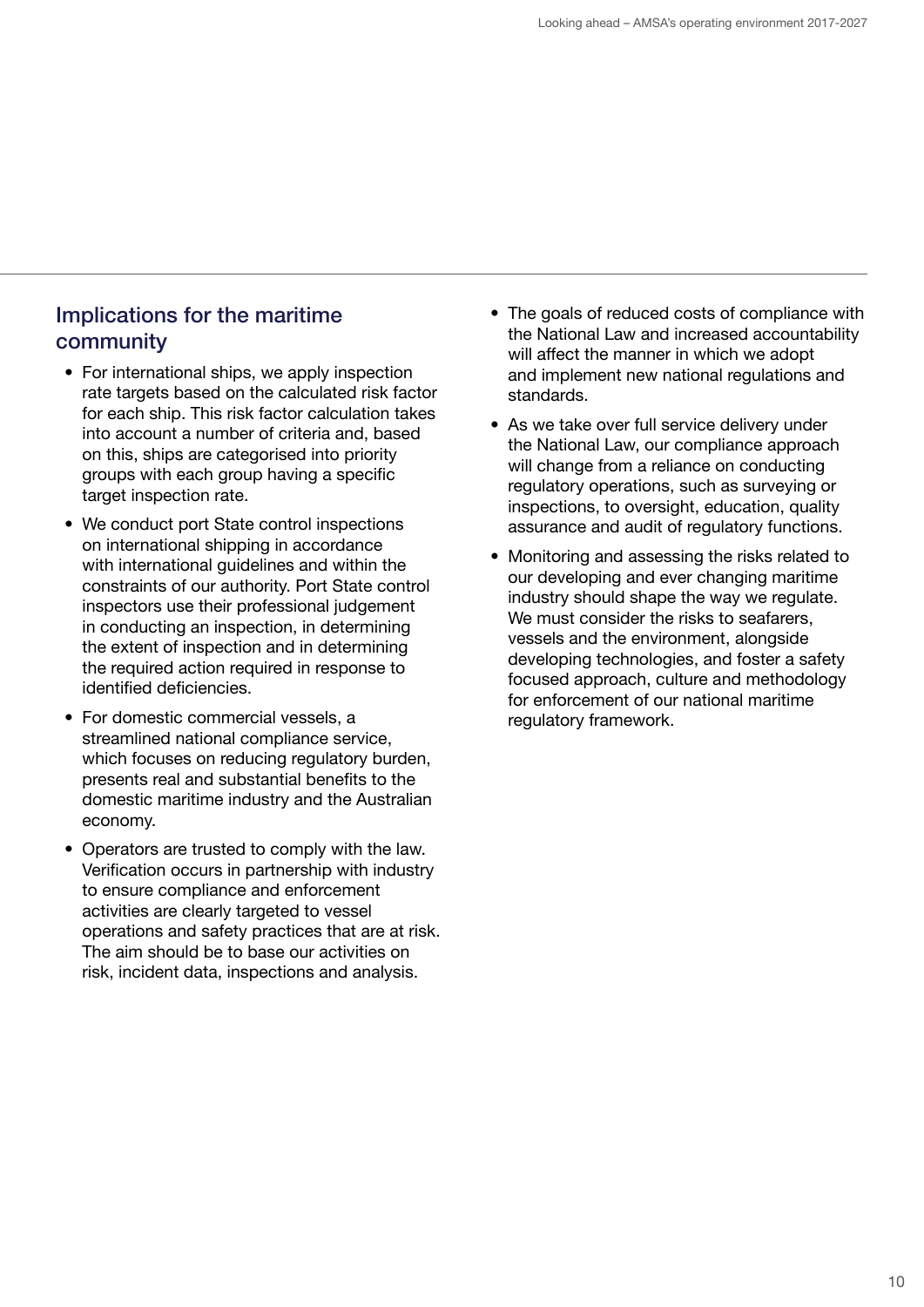### Our policy response

- require private accredited marine surveyors to develop and maintain a management system that aligns with ISO 9001(4) Quality Management System to aid their performance improvement
- maintain our international engagement activities with a focus on the safety of shipping in Australian waters and in areas of Australian responsibility. Our activities should include:
	- continuing to work with the Tokyo and Indian Ocean MOUs on port State control
	- working bilaterally in the Asia-Pacific and Indian Ocean regions to ensure that ships coming to Australian ports come from nations with effective port State control regimes
	- working with flag States to ensure that they understand the robust nature of Australia's own port State control regime
	- continuing to work closely with counterpart agencies of our major trading partners including China, Japan and Republic of Korea—and with neighbouring states such as Indonesia, Papua New Guinea and New Zealand
- continue implementation of the International Maritime Organization (IMO) goal-based standards. Where appropriate, we should adopt IMO standards directly to avoid any unnecessary unique Australian standards or additional requirements
- continue our work to improve cargo safety, with a focus on the liquefaction of bulk cargoes
- base our activities on risk analysis and assessments, using incident data, and information gathered during vessel inspections
- use a central compliance management unit to enhance our capabilities in identifying compliance priorities and coordinating compliance actions
- actively work with other government agencies, the states and territories and the maritime community to maintain and enforce a modern regulatory and compliance framework consistent with Australia's interests and international maritime standards
- promote a goal-based safety culture, that manages risk and encourages ownership of operational safety
- continue to accredit and audit the performance of both recognised organisations, for international ships, and private marine surveyors, for the survey of domestic commercial vessels
- conduct regular consultations with our domestic stakeholders and work with our advisory committees to develop and implement deregulatory suggestions with the aim of achieving an appropriate mix of regulation and education
- continue to contribute to international work that focuses on modernising the maritime industry. Work at an international level will help to inform our domestic regulatory approach and promote performance based safety management of Australia's domestic vessels.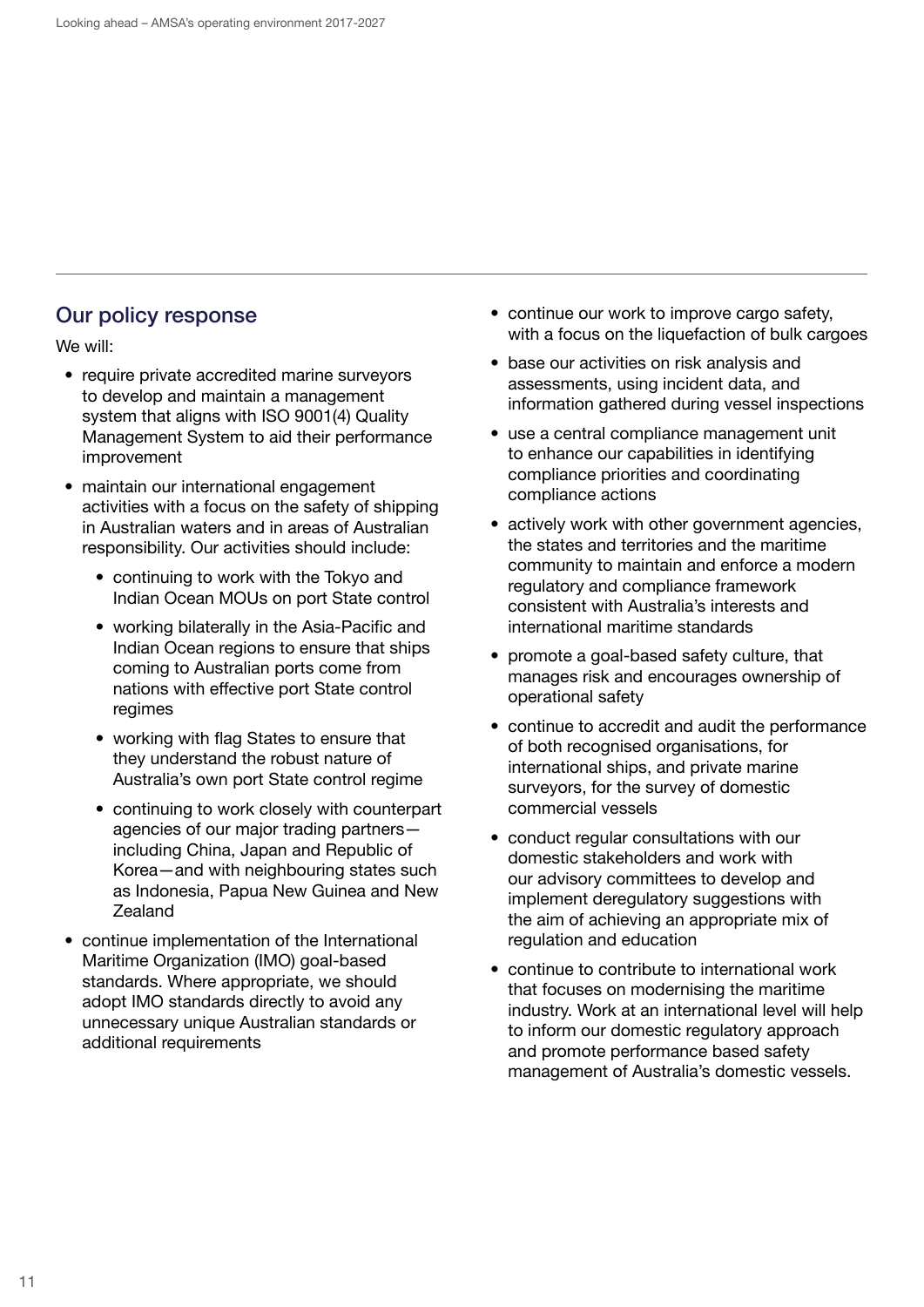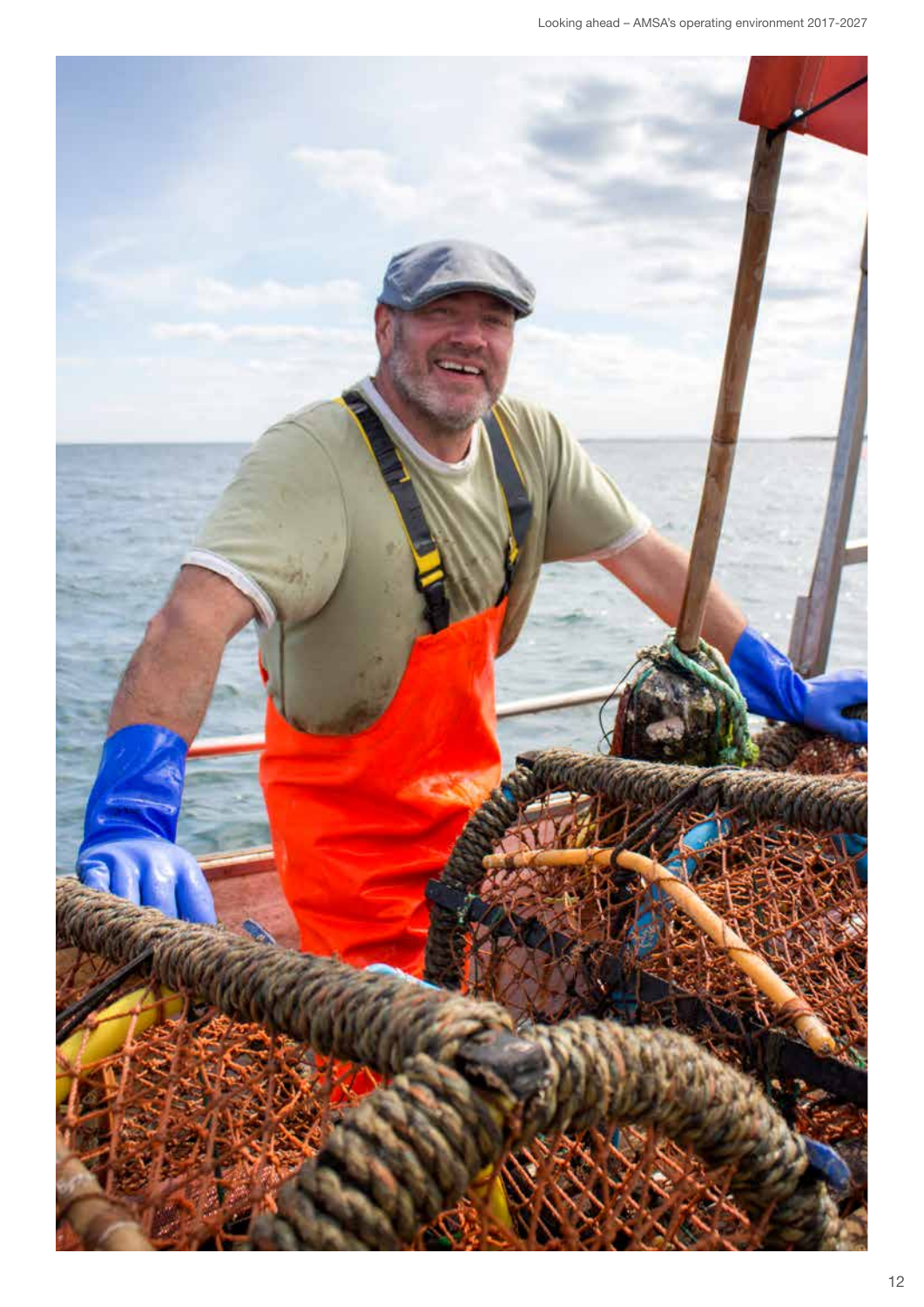Enhancing the environmental sustainability of shipping

### Issues and trends driving change

Australians expect that shipping in our waters occurs without significant incident or adverse environmental impacts. This expectation is reflected in the *Australian Maritime Safety Authority Act 1990*, where our role includes protecting the marine environment from pollution and other environmental damage caused by shipping.

Over the last 10 years, significant improvements to communication, vessel tracking and navigation technologies, as well as improved quality and decreasing age of ships operating in our waters, have helped reduce the risk of both significant incidents and associated large scale impacts to our marine environment.

Environment protection standards for shipping have been steadily rising, largely in response to rising community expectations both here and overseas. The MARPOL Convention<sup>1</sup> has progressively tightened standards and in 2013 prohibited all garbage types from being discharged into the sea $2$ , and requires a reduction in sulphur content of ship fuel oil, from 4.5 per cent in 2011 to 0.5 per cent in 2020.

There are a range of other environmental issues that will need to be addressed over the coming decade. The potential impacts of shipping on marine fauna, through underwater noise and potential collision, are ongoing concerns and the subject of research both in Australia and overseas.

While Australia does not have the intersection of high shipping traffic and critical whale habitats (observed elsewhere globally) that is likely to impact whale species at the population level, community acceptance of vessels colliding with whales is very low.

A better understanding of the actual risk to whale species in our waters would inform options for reducing the risk as much as possible. The collision risk for near-shore marine fauna (dugong, turtles, and dolphins), particularly from smaller, fast-moving vessels, should also be better understood.

Human-induced underwater noise can have chronic impacts on marine fauna and shipping is a contributor to these noise levels. There are international guidelines $3$  for the reduction of underwater noise, which consider ship design, operation and maintenance as means that can reduce noise levels from ships.

<sup>1</sup> MARPOL – International Convention for the Prevention of Pollution From Ships

<sup>2</sup> With limited exceptions, e.g. macerated food waste offshore

<sup>3</sup> IMO MEPC.1/Citc.833: Guidelines for the Reduction of Underwater Noise from Commercial Shipping to Address Adverse Impacts on Marine Life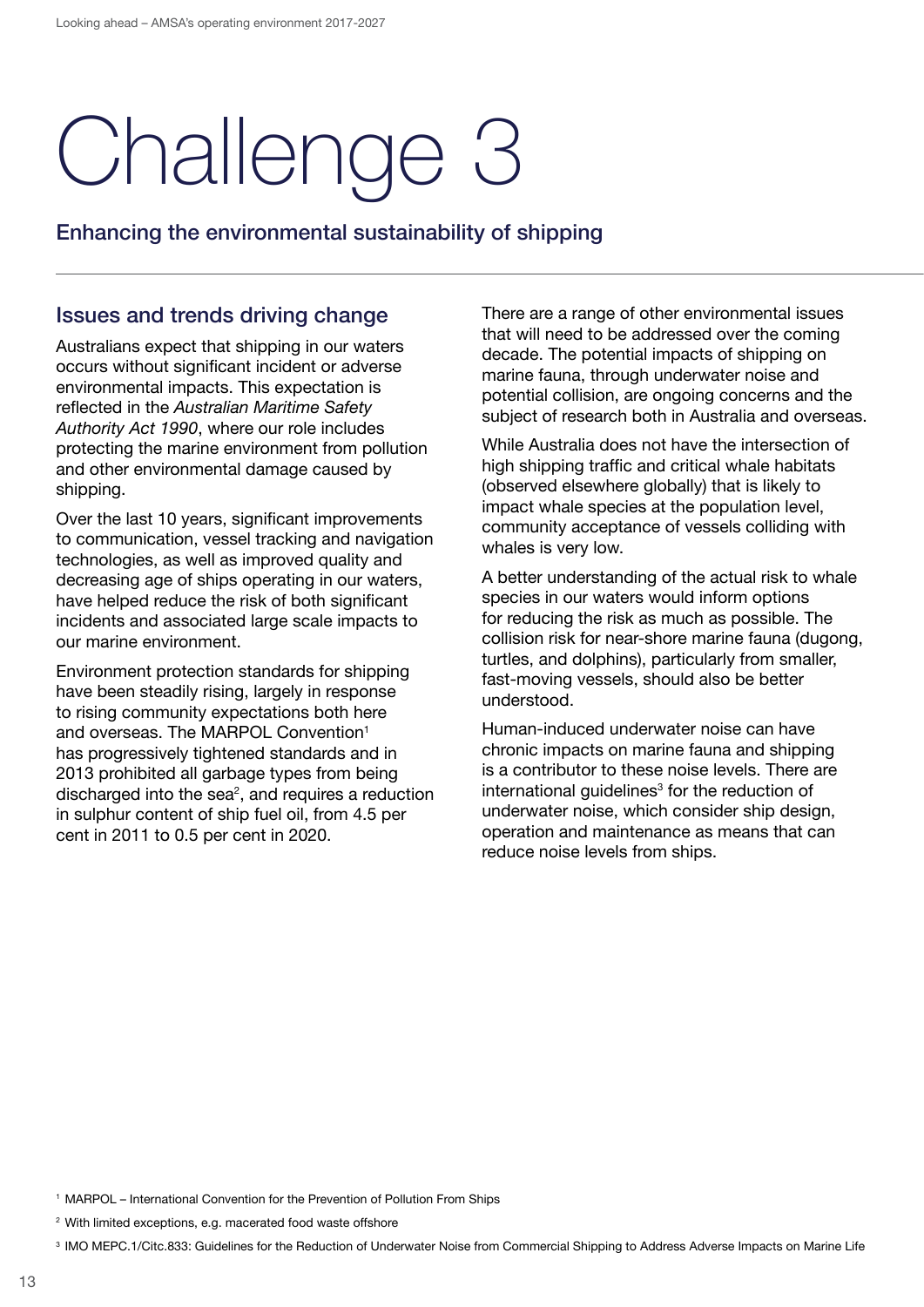Underwater noise impact also appears to generally be considered as part of environmental impact assessments (EIAs) for new port developments and the subject of ongoing scientific research.

Serious shipping incidents can have a range of environmental impacts, due to pollution, but also physical impacts, for example, grounding on underwater dangers including coral reefs. Closely related is the capacity to 'clean up' after these incidents.

The Australian Government advocates a 'polluter pays' approach to such incidents and there are international liability and compensation conventions that apply to international shipping pollution. Under these conventions shipowners are able to limit their liability, related to the tonnage of their ship.

Australia previously successfully argued at the IMO for an increase in liability limits, however, it is doubtful that the 50 per cent increase in limits adequately provides for the potential clean-up costs of serious incidents in our more sensitive marine environments. Further, the conventions address only pollution, and not physical damage.

With the entry into force of the Ballast Water Management Convention<sup>4</sup> in September 2017, the focus of the IMO has moved to other vectors that may translocate harmful aquatic species, such as biofouling.

The IMO released the Biofouling Guidelines<sup>5</sup> in 2011, but is now set to progress work on this issue in more detail with the establishment of the GloFouling Project, launched in July 2017.

Australia, through the Department of Agriculture and Water Resources, will engage in this project with the IMO, which will support domestic work to manage the issue of biofouling in Australian waters.

Environment protection measures come at a cost to industry and, while standards have progressively tightened, the shipping industry remains subject to economic cycles. The current economic downturn and over-supply of bulk carriers and container ships has greatly reduced international freight rates for many cargo types.

There is the potential for increased cost pressures during economic downturns resulting in some operators cutting corners when it comes to environmental protection. However, these pressures are also a catalyst for industry innovation.

Australia, like other parts of the world, is seeing the emergence of new technologies, such as LNG power and fuel cells, which will contribute to the environmental sustainability of shipping.

<sup>4</sup> International Convention for the Control and Management of Ships' Ballast Water and Sediments, 2004

<sup>5</sup> Guidelines for the control and management of ships' biofouling to minimize the transfer of invasive aquatic species (MEPC.207(62))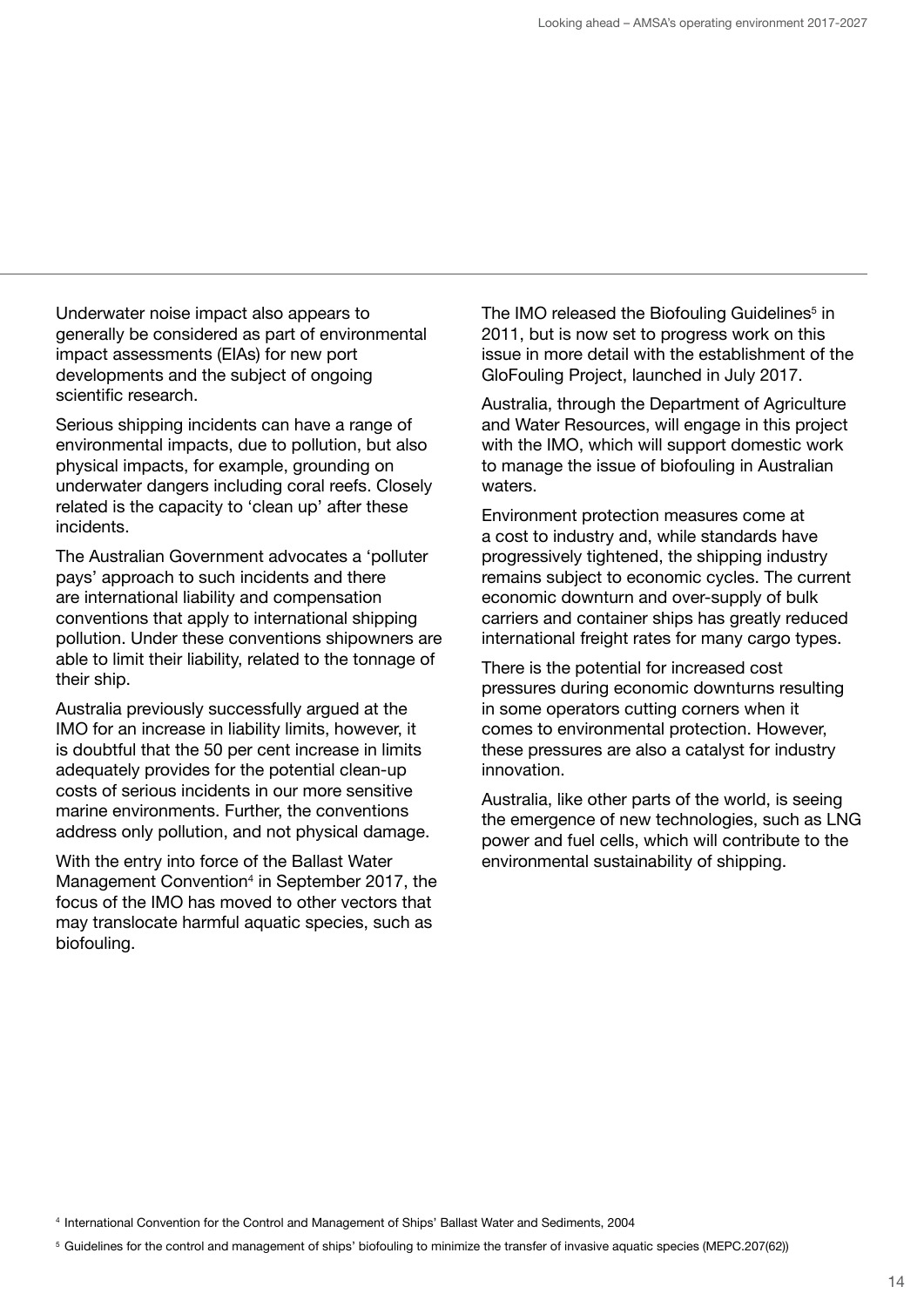### Our policy response

- improve national consistency of environment protection measures by engaging with state/ territory regulators on MARPOL Convention standards, and promoting national approaches to environmental issues that extend beyond state/territory borders
- investigate improvements to the management of ships' wastes including:
	- working with Commonwealth and state/ territory agencies on streamlining regulatory arrangements for low biosecurity risk wastes, such as oily waste and incinerator ash
	- examining opportunities for increased recycling of ships' recyclable wastes, to reduce costs and encourage onshore disposal
- work with domestic stakeholders and at the IMO to prepare for the regulatory and operational impacts associated with the introduction of lower sulphur fuel under the MARPOL Convention in 2020
- contribute to the development of the IMO greenhouse gas strategy for shipping, to improve shipping's energy efficiency and minimise its carbon footprint
- consistent with the objects of the AMSA Act, continue to engage on other 'non-pollution' environmental impacts from shipping, such as underwater noise and vessel strike, by engaging with researchers, industry and other stakeholders
- ensure Australia maintains its high incident prevention and response standards, by remaining focused on maintaining the National Plan for Maritime Environmental Emergencies (national plan) through:
	- engaging with national plan governance bodies and associated technical groups, comprising industry and government agency representatives
	- developing agreed approaches, such as place of refuge guidelines
	- testing the capacity of those quidelines and the national plan response protocols through regular review and periodic exercises
- ensure our liability, compensation and cost recovery framework for pollution incidents is robust, so the 'polluter pays' for pollution incidents and, similarly for physical damage to the marine environment
- use compliance and enforcement options, such as issuing directions and improvement notices, to deter offenders from unlawfully discharging waste in Australian waters
- continue to engage stakeholders through a range of communication and educational mechanisms, to support regulatory compliance and to support innovative industry led approaches to compliance
- use marine spatial planning to guide policy in assessing environmentally sensitive areas, development applications and shipping routes.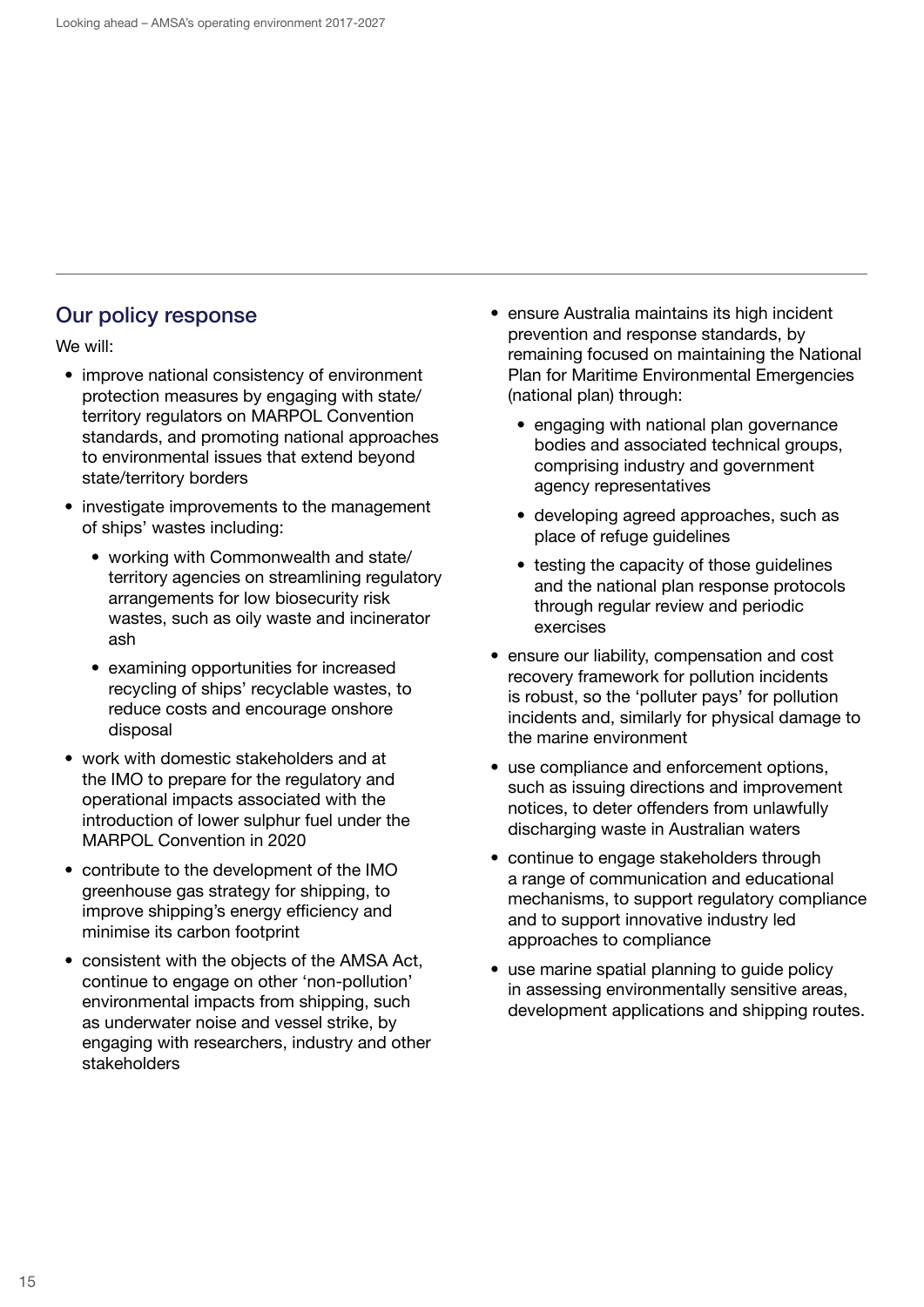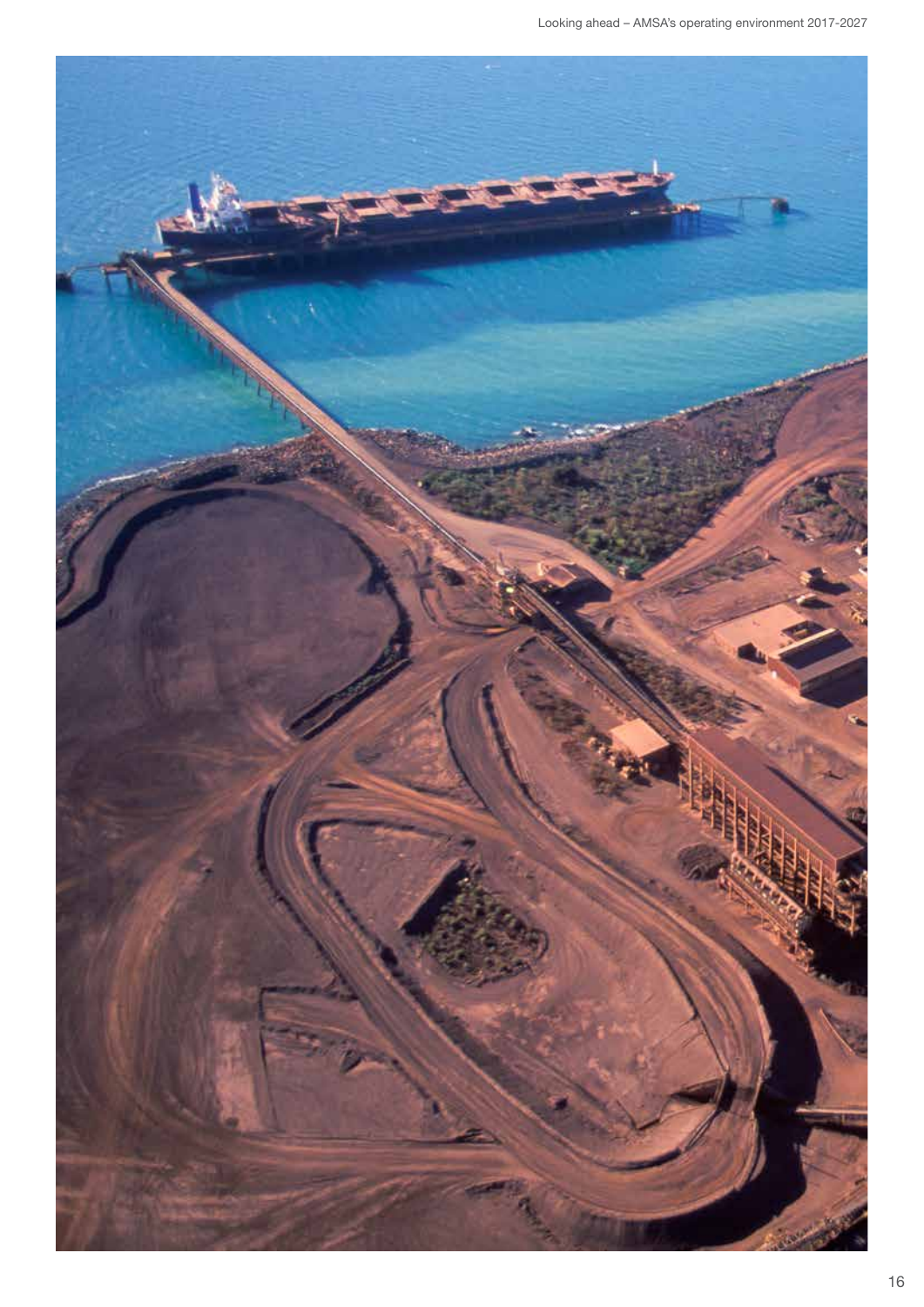Assisting the introduction of modern navigation systems and information and communication technologies

#### Issues and trends driving change

Significant developments in modern navigation systems and information and communication systems (ICT) are taking place internationally as well as being adopted nationally. These changes are poised to join ship and shore more efficiently, with the intention of making navigation safer and communications more efficient. There is, however, the opportunity for new risks to emerge and hence there is a growing need to monitor and respond appropriately as a responsible and proactive regulator.

Termed e-navigation and led by the IMO, these global initiatives aim to provide bespoke information, in electronic formats, on board and ashore to enhance the safety and efficiency of marine navigation. The International Association of Marine Aids to Navigation and Lighthouse Authorities (IALA), International Hydrographic Organization (IHO) and other international organisations are part of this global, coordinated approach.

E-navigation is a broad concept. For now, it has three focus areas:

- harmonised and improved data exchange and communications
- harmonised presentation of navigational information
- improved design of navigation and communications equipment.

### Implications for the maritime community

- Emerging developments in navigation systems and communications technologies will join ship and shore more reliably and efficiently, enhancing the safety and efficiency of navigation.
- Modernisation of systems and equipment will enable the delivery of digital information and services, seamlessly on board ships, to better support decision-making.
- Non-standardised equipment displays, controls and interfaces have the potential to cause confusion amongst mariners, reduce efficiency, hinder good decision-making and jeopardise safety.
- The international trend to consider Global Navigation Satellite Systems as the primary means of shipboard navigation will mean that electronic aids to navigation will grow in importance. This will reduce the significance of legacy aids to navigation networks.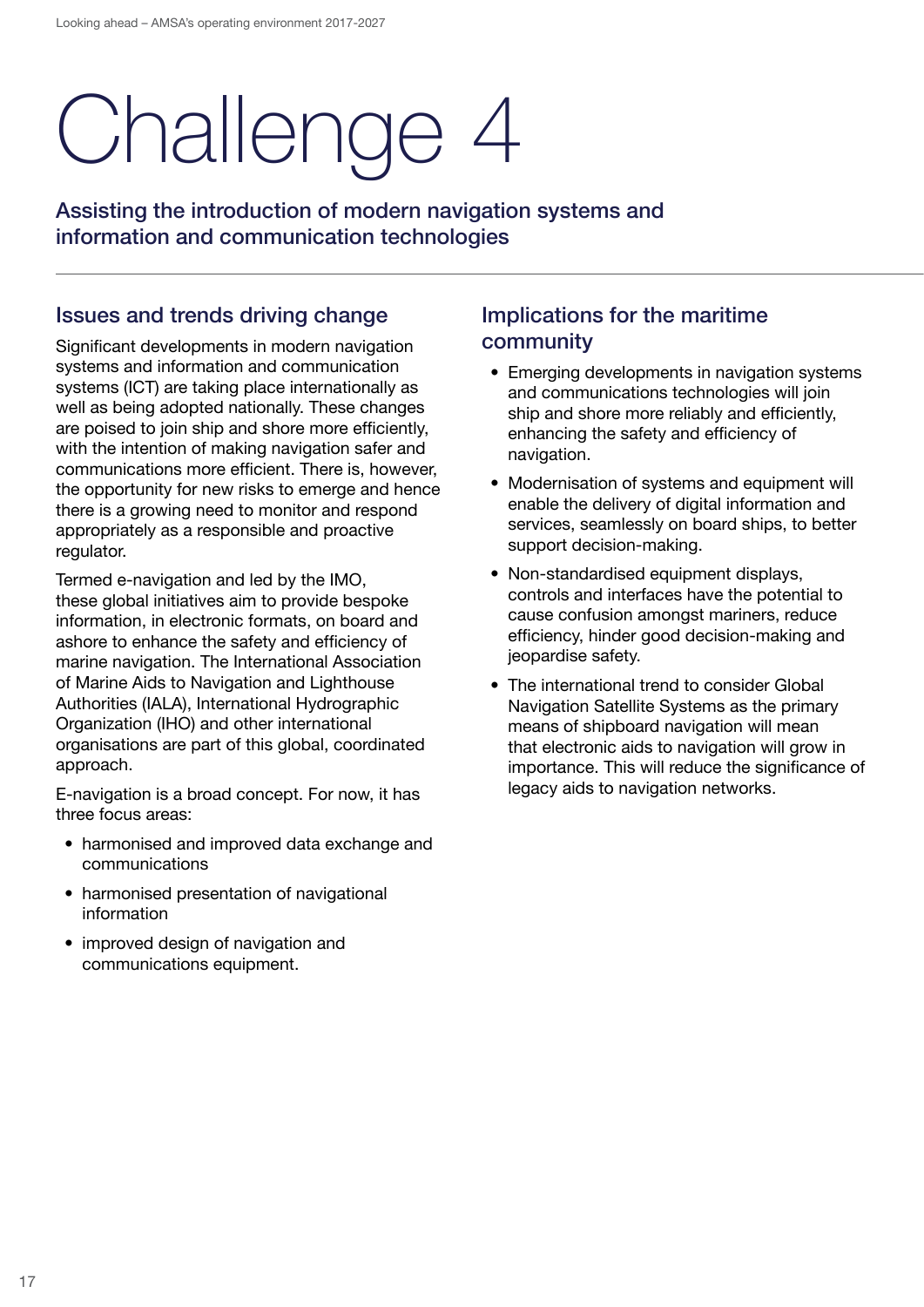### Our policy response

- continue to engage at relevant national and international forums, contributing to and influencing progressive changes to navigation and communication systems
- provide leadership and awareness at a national level, that will foster the development and provision of e-navigation services, including changes to training, in Australia
- continue to facilitate the implementation of modern maritime communication and navigation safety technologies ashore; analyse developments in navigation and communications equipment and provide guidance to the maritime industry, so that they may better plan for future shipboard investments
- lead the development of guidance on the design of navigation systems, under keel clearance management (UKCM) product specification and a national aids to navigation database
- plan for the infrastructure and communications that will enable Australia to be e-navigation enabled
- lead the development and transition to e-navigation services in Australia
- critically appraise current navigation services and infrastructure considering the future e-navigation enabled operating environment.

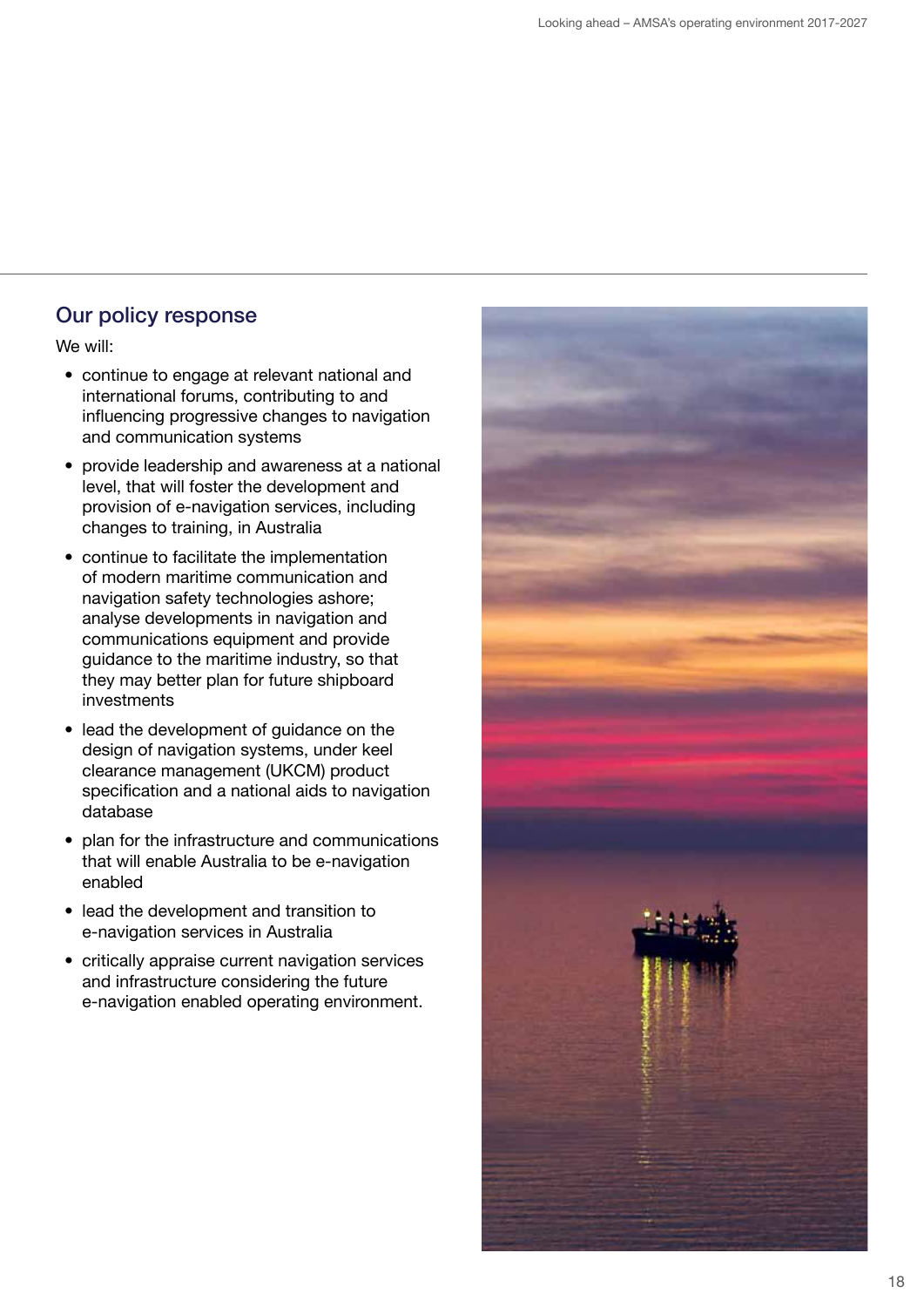Facilitating the operation of autonomous vessels

#### Issues and trends driving change

The use of autonomous vessels in Australian waters has increased over recent years. These vessels have been traditionally small, bespoke solutions predominantly operated by research organisations and universities. The early purpose of these vessels has generally been exploratory, but has also included technology development.

The use of this autonomous technology has greatly expanded to applications in the offshore oil and gas industry, surveying, and other commercially driven initiatives.

International programs are studying the upscaling of this technology for increased automation, remote operation, and the potential for autonomous vessels to replace crewed international ships.

Classification societies, and industry groups have developed and released a number of new industry standards and codes to support the design, build and operation of unmanned and autonomous vessels.

There are many technical and regulatory issues to be addressed before autonomous and unmanned vessels reach a level of maturity and reliability acceptable to industry and the Australian community.

For example, autonomous vessels will need to be equipped with technology that will enable collision avoidance and allow the independent function of onboard systems.

The conduct of safe vessel operations, such as enabling the remote or automated operation of switches, valves and other controls will also need to be taken into account. Notwithstanding these technical issues, small autonomous vessels are already being used by the military, oil and gas industry and surveying companies. Australia can expect to see increased use of the technologies that support autonomous operation.

An important consideration for autonomous vessels is that we still expect people, even if remotely, are in charge and responsible for safetyrelated functions. Humans will still need to oversee the performance and hold a level of responsibility for automated functions.

The challenge is to determine where and what special provisions are necessary for the design, registration, certification and operation of autonomous vessels.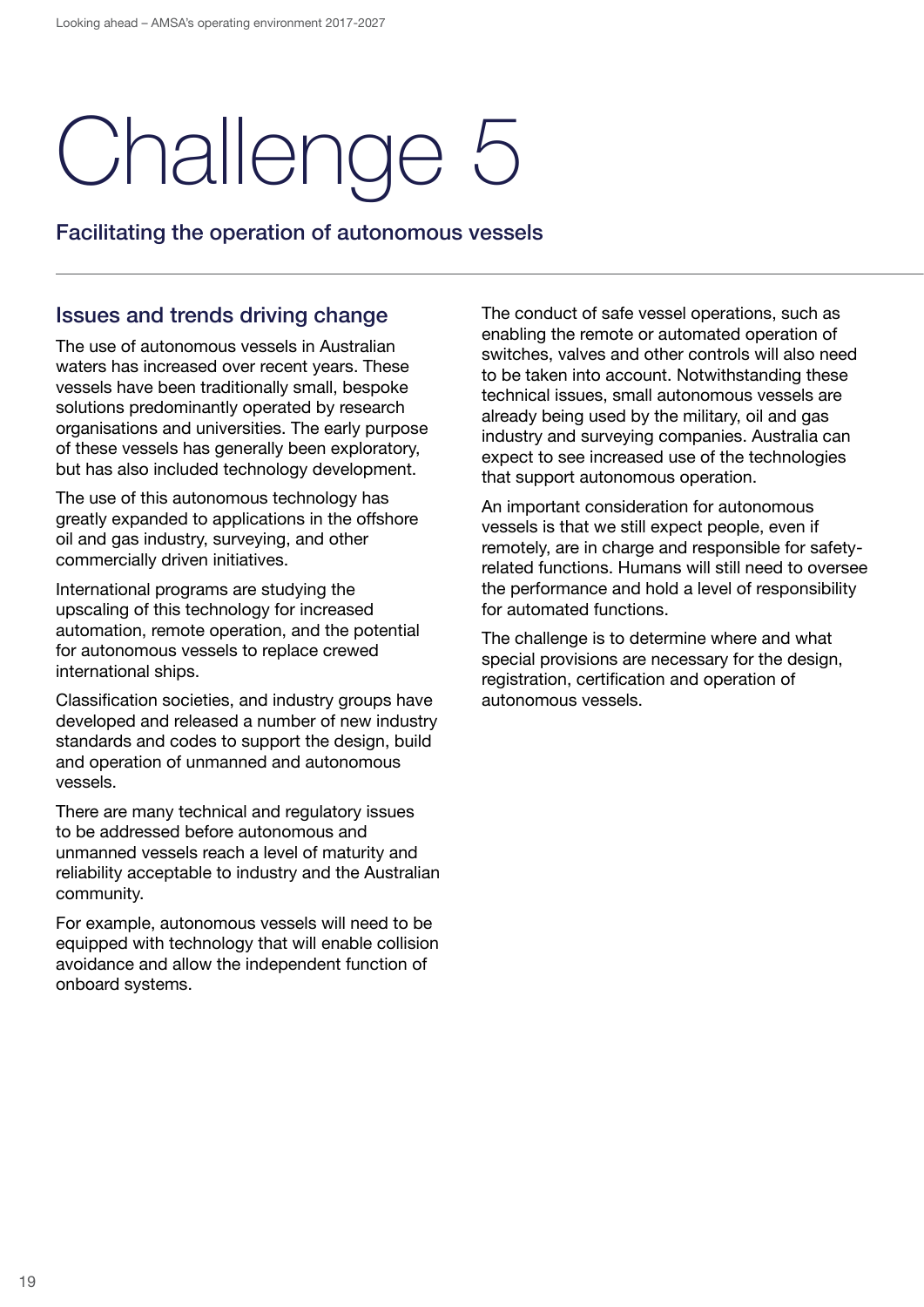### Implications for the maritime community

- The advent of autonomous vessels challenges our traditional regulatory approach and we will need to:
	- ensure the safety of all vessels and compliance with the various international conventions and regulations (eg SOLAS, COLREGS<sup>1</sup>)
	- decide whether autonomous vessels can be considered equivalent to manned vessels, and manage the interaction between manned and autonomous vessels
	- consider whether systems required for autonomous vessels can provide the same or a better level of reliability as human operated systems
	- evaluate whether additional regulations or best practices are needed to ensure these vessels are safely operated
	- identify the role of vessel traffic services (VTS) and pilotage in the operation of autonomous vessels
	- identify appropriate design and construction standards
	- provide guidance and direction for the maritime industry on how Australia's maritime regulatory framework can be applied to autonomous and unmanned vessels.

### Our policy response

- adopt a risk-based approach to the regulation of domestic commercial autonomous and unmanned vessels in Australia under Australia's maritime regulatory framework
- ensure our aids to navigation infrastructure will reflect the needs of e-navigation
- consider a qualifications framework for the operators of autonomous and unmanned systems
- engage with stakeholders to promote safe autonomous and unmanned vessel operations, and an awareness of the appropriate levels of safety responsibility under the National Law
- ensure Australia's interests are appropriately reflected in international forums that review existing international conventions and contribute to amendments that will be necessary to accommodate the operation of international autonomous ships.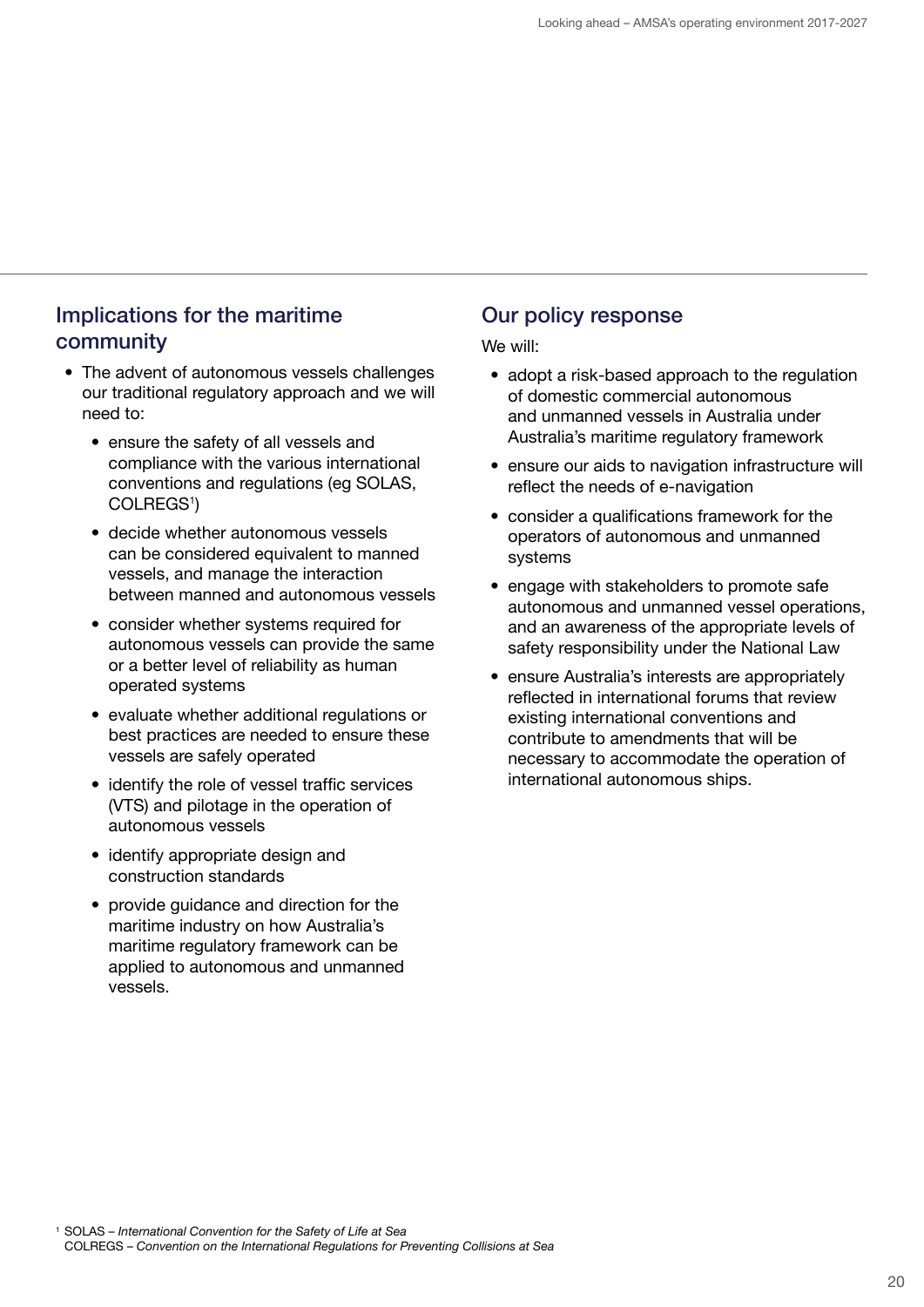Ensuring human factors are considered in safety

### Issues and trends driving change

The discipline of human factors aims to understand how humans perform in various operational contexts. From a design and operational perspective, applying this understanding to optimise the interaction between seafarers, their technology and systems, and the environment in which they work can help improve ship safety, efficiency and reliability.

From a human factor's perspective, maritime incident and accident investigations and followup interventions, tend to focus on individual behaviours (human error) on ships, in most cases ignoring the more critical system issues in which shipping operates and where more effective safety improvements can be made.

As the movement of ships requires a system to function effectively and efficiently, the sole focus on human error undermines the importance of potential safety issues in the rest of the maritime system. When assessing risks, the need to consider the role of human factors from a sociotechnical perspective is important to identify appropriate interventions.

The integrity, availability, reliability and maintainability of incident data will greatly influence the strength and validity of risk assessments to support safety interventions. We are working on strengthening our incident data collection, recording and analysis to improve overall understanding of maritime safety issues providing the basis for more effective safety interventions.

We are also working with the research community in the human factors area of domestic commercial vessels. There is strong evidence suggesting that a positive relationship exists between the level of safety culture and the number of accidents in the workplace. These studies will ensure that targeted safety interventions are implemented.

### Implications for the maritime community

- There is a need for improved incident and near-miss reporting and data collection. Improvements are needed in the capture, quality, quantity and validity of data and its application to address safety issues. This will support better and more effective implementation of broad general safety duties by the domestic commercial vessel fleet in particular, where understanding of safety management is inconsistent and, in some parts of the fleet, in its formative stages.
- There is a need for increased ability to conduct analysis that identifies effective interventions required to manage and mitigate risks to safety.
- There is a need to educate and promote the 'value' of safety as studies indicate that people work more safely and have fewer accidents when there is a culture in which safety is valued.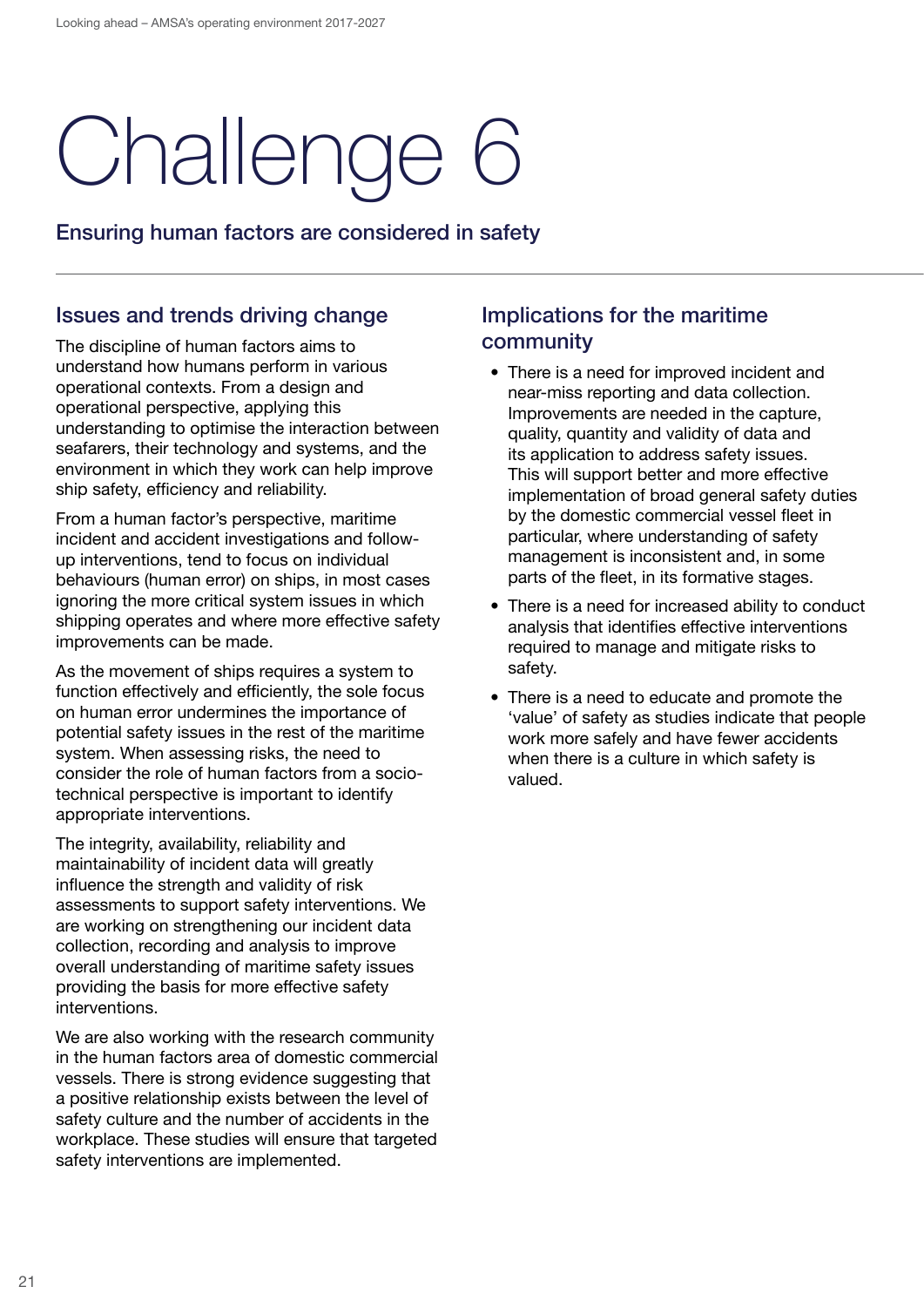#### Our policy response

- continue to streamline incident capture and reporting, and improve the quality, quantity and validity of data being sent to us
- collect data to provide lessons learned and identify potential systematic improvements in our systems and procedures
- use human factors principles to increase our ability to analyse and model data that identifies effective safety interventions
- develop a systematic framework that underpins our maritime data collection and recording for incident analysis
- consult with stakeholders on improved and modern data collection techniques and processes
- conduct education on the importance of reporting safety incidents and near misses that effect, or have the potential to effect, safe operations
- continue to work collaboratively with research institutions to collect data from seafarers, ship operators, managers and regulators to understand: • how people work and why accidents
	- happen
	- what organisations and people need to do to better control and manage risks to maritime safety and the environment.

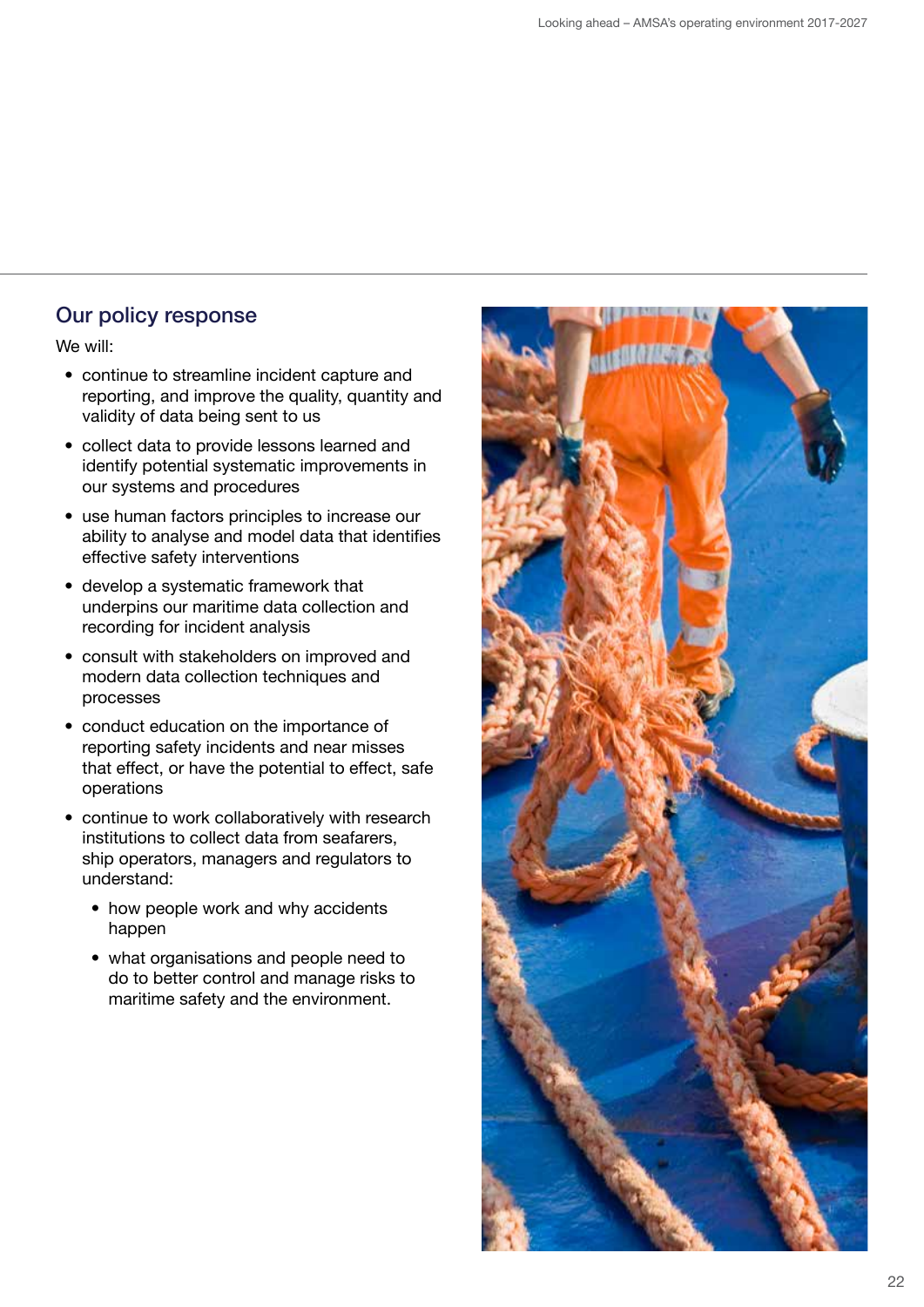Supporting the development of single window reporting for trade facilitation

#### Issues and trends driving change

Initiatives to improve the efficiency of logistics chains, such as improved infrastructure, intermodal connections and best practice regulatory frameworks have been recognised as critical policy solutions to address port-side and land based inefficiencies.

The international standards components of logistics chains and physical infrastructure and electronic systems available in ports can be a limiting factor in realising efficiency gains.

Single window reporting is a facility that allows parties involved in trade and transport to provide standardised information and documents through a single entry point to fulfil all import, export and transit-related regulatory requirements.<sup>1</sup>

According to the United Nations Economic Commission for Europe, 'the value of a single entry point - or 'single window' - for traders to submit information to governments so as to fulfil import or export-related regulatory requirements has taken on increased importance in the new security environment and emphasis on advance information and risk analysis'.2

A principal function of single window reporting is the information exchange to facilitate transactions, electronic payments and the monitoring of procedures by electronic means.3

While there is adequate technology available for electronic information exchange, the establishment of national single window processes is a broader government policy issue.

Australian ports have been working closely with state and federal transport agencies on initiatives to achieve these aims.

In addition, the Australian shipping industry supports the development of a joint government portal for maritime data submission, citing the development of agency specific data submission requirements in isolation from one another as one of the primary key challenges for industry.

<sup>1</sup> Guidelines for setting up a Single Window System, FAL.5/Circ.36, 9 November 2011

<sup>&</sup>lt;sup>2</sup> United Nations Economic Commission for Europe,' The Single Window Concept: Enhancing the efficient exchange of information between trade and government', www.unece.org/fileadmin/DAM/trade/ctied/ctied7/ece\_trade\_324e.pdf

<sup>&</sup>lt;sup>3</sup> The 37th session of the International Maritime Organization's Facilitation Committee approved Guidelines for setting up a Single Window System in Maritime Transport (FAL 5/Circ.36).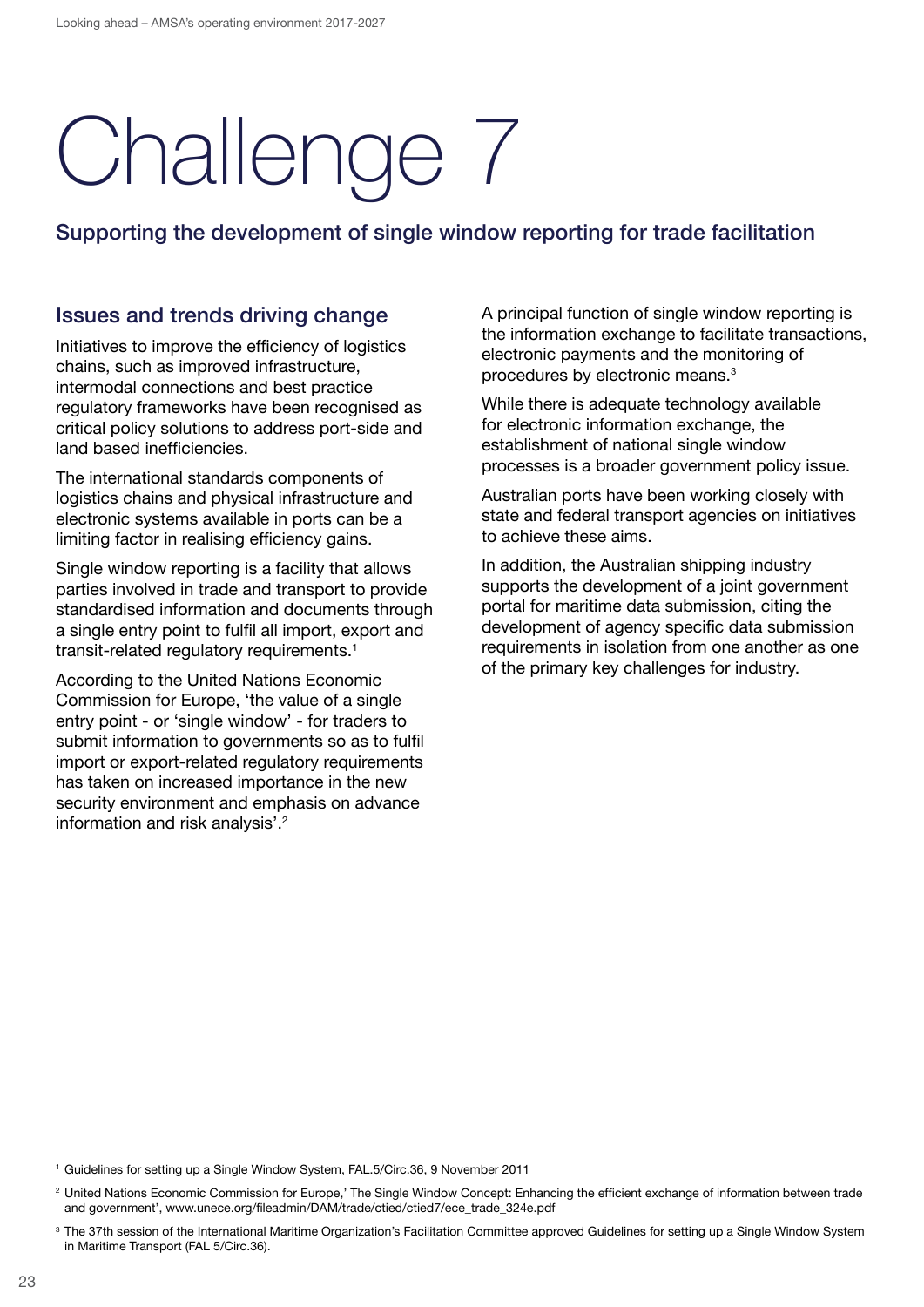### Implications for the maritime community

- There are currently limited electronic reporting interfaces available to the maritime industry, affecting standards of compliance and border clearance procedures.
- The benefit of a more interfaced system and process has the potential to reduce costs across all of our regulatory activity as well as reducing regulatory compliance costs to businesses, community organisations and individuals.
- The single window concept is expected to simplify reporting formalities for ships coming in and out of port and address the issue of lengthy shipping times created by inefficient routes, port congestion, unnecessary regulation or lengthy administrative procedures, which can depreciate the value of goods before they are landed.4
- Aligning the technological and organisational structures involved in the implementation of the single window will require regular and ongoing dialogue with relevant international organisations with interests, expertise and experience in this area.

### Our policy response

- implement any whole-of-government initiatives to facilitate the introduction of safe and secure single reporting windows which streamline electronic transmission of information and improve the efficiency of maritime transport logistics chains
- play our part among government agencies and industry organisations to establish the scope and structure of single reporting windows in Australia.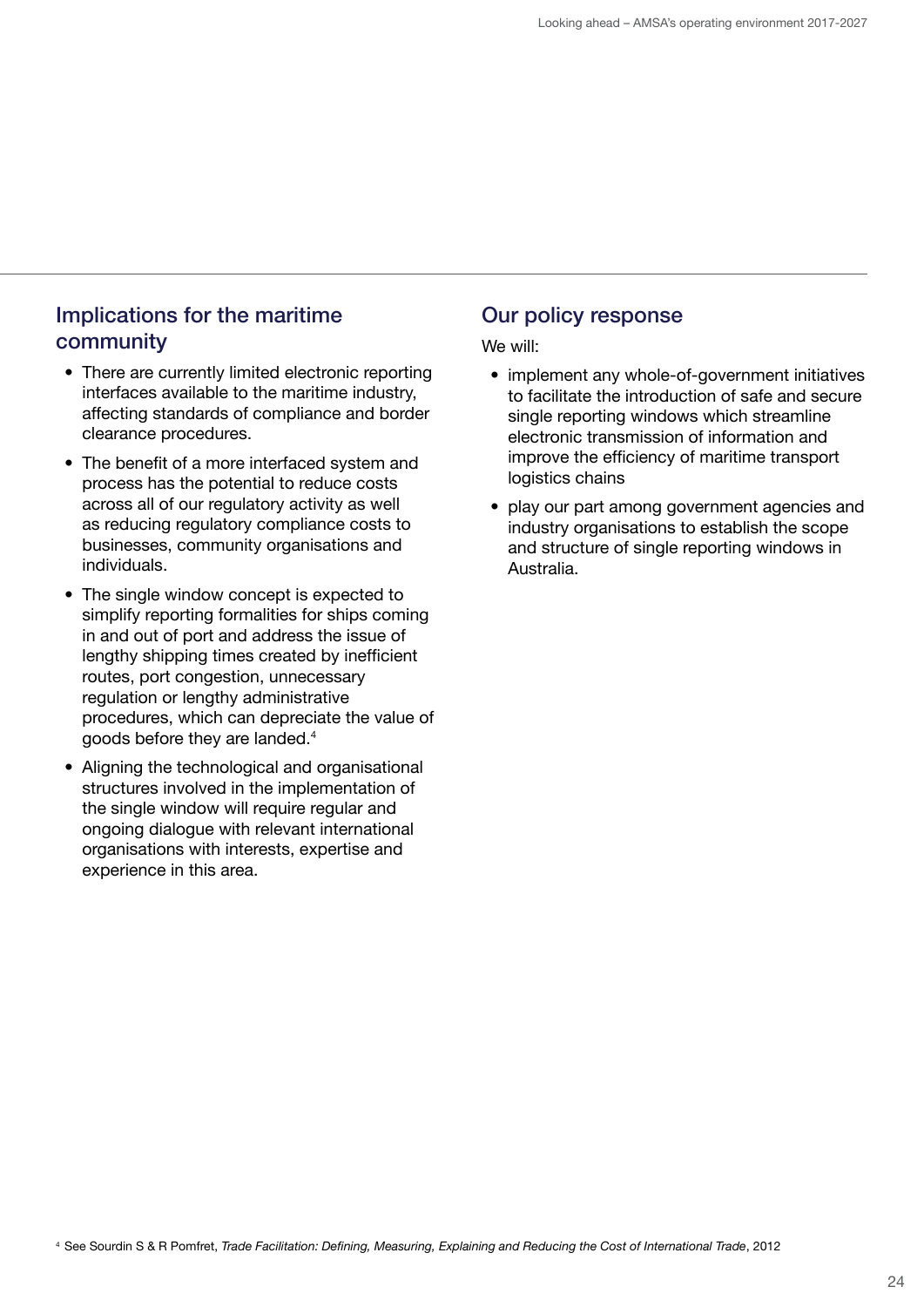Advocating for national marine spatial planning in Australia

#### Issues and trends driving change

An integrated management approach that recognises the specific requirements of sensitive species and habitats will be key to the future conservation of our ocean resources.<sup>1</sup> Without adequate planning, there is limited opportunity to protect the precincts and corridors needed to meet future demand for shipping areas. Given the growth in demand for use of marine areas, and the demarcation of regulation at an agency level, there is evidence that marine regulation is siloed within individual agencies.

Marine spatial planning (MSP) is a practical way to establish a more informed discussion and rational arrangement for the use of common ocean areas and the interaction of all users. Common and shared marine areas are under increasing pressure from a growing range of human activities. These include the:

- exploration and exploitation of offshore petroleum and gas
- installation and maintenance of underwater cables and pipelines
- introduction of offshore renewable energy projects
- increased use of offshore transhipment operations
- increasing number of recreational vessels
- routeing of ships on non-standard or irregular routes
- identification of areas for greenhouse gas sequestration
- ability for vessels to pursue resource exploration and extraction in far more extreme locations (deep water, the seabed and remote areas).

Offshore developments can potentially increase vessel congestion at some locations and impact the safety of navigation due to their physical size, expanse and risk profile.

MSP aims to balance the demands of diverse and possibly incompatible uses of marine areas by bringing together an aggregated view of the activities and responsibilities in an area, using geospatially-enabled tools. To be effective in servicing a wide range of public and private interests, MSP requires engagement from all relevant government agencies with a regulatory responsibility for maritime related activities.

MSP has been undertaken in some areas to a limited extent, with one of the earliest and bestknown examples being marine zoning in the Great Barrier Reef Marine Park. For the other limited MSP systems that do exist, they can operate in isolation from other established domain users, and more work is needed to apply a holistic review to the planning process.

<sup>1</sup> Commonwealth of Australia, 2011, *State of the Environment Report*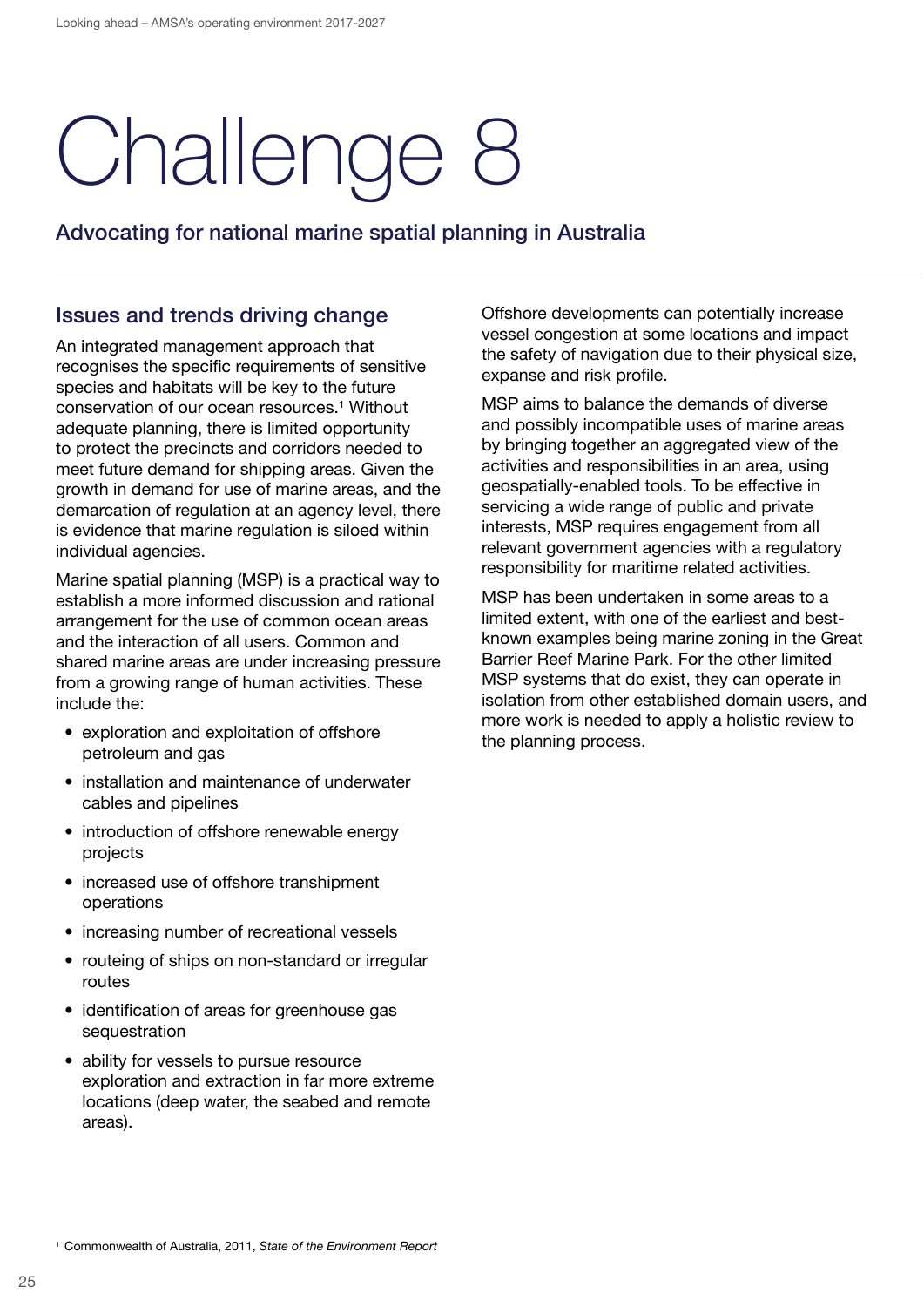### Implications for the maritime community

- The recognition of the 'blue economy' concept at the 2012 Rio+20 United Nations Conference on Sustainable Development is a reflection of the growing appreciation that the world's oceans and seas require more in-depth attention and coordinated action. It is founded on the assessment and incorporation of all aspects and costs of economic activity while taking advantage of sustainable, clean and equitable opportunities for all users of maritime spaces.
- MSP alleviates the problem of fragmented planning and decision-making, which places constraints, and potential latency, on legitimate activities, making them less efficient. It offers some solutions to the challenge of multiple sectors making increasing and competing demands for use of the same inshore and offshore water space. MSP also facilities strategic decision making for use of water spaces in two, three and potentially four dimensions.
- MSP is commonly facilitated by spatiallyenabled online tools, allowing for more engaging and cost-effective industry consultation as the information is available to many parties simultaneously. As the consultation progresses, the information can be rapidly updated to reflect the evolving process.
- MSP will become increasingly important as a tool for sustainably managing the regulation and water space de-confliction of domestic commercial vessels. These vessels operate in a manner and in areas not previously regulated by us.

### Our policy response

- participate in whole of government MSP initiatives that facilitate strategic decision making and planning in the maritime sphere
- continue to actively monitor the safety of navigation and environmental implications of increases in vessel traffic in environmentally sensitive areas such as the Great Barrier Reef, Torres Strait, Coral Sea and north-west Australia
- ensure pollution response and shipping are addressed in the new Australian Government's marine reserve management plans
- contribute to the Australian Government's MSP data it already collects, such as Automatic Identification System (AIS) information, incident reports and regulatory zones. This data will build the Geoscience Australia hosted Australian Marine Spatial Information System (AMSIS) into a more comprehensive tool, and ensure that any decisions made take into account our roles and interests.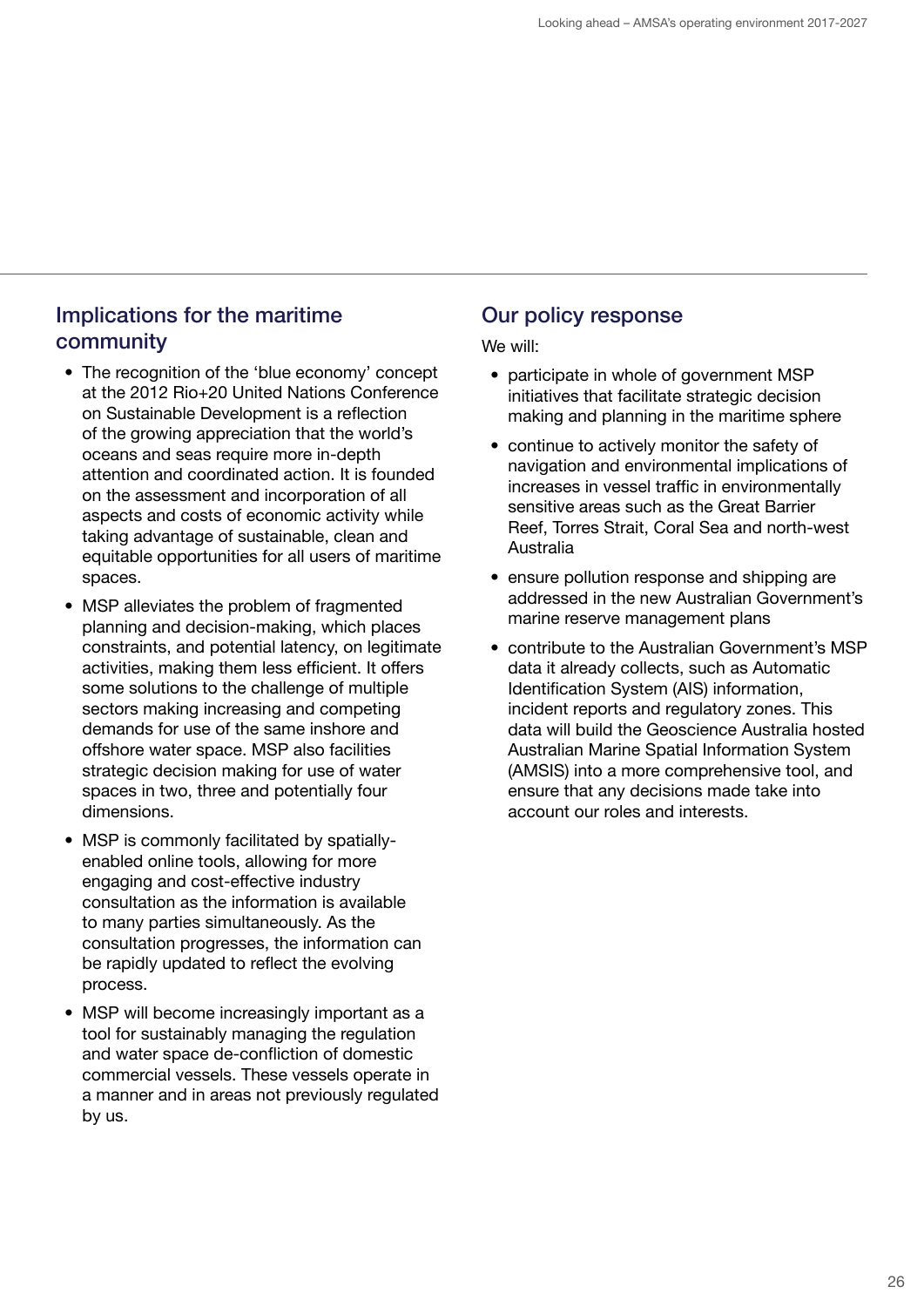Effective international and domestic engagement

#### Issues and trends driving change

We engage in a variety of international and domestic fora, given Australia's significant interest in ensuring that ships operate safely through our marine areas. Australia also has an interest in safe shipping in adjacent waters, for some of which we have an existing responsibility to provide pollution response and search and rescue services.

An important way of delivering outcomes in Australia's interests is though our continued influence at the International Maritime Organization (IMO), the UN agency with responsibility for setting and maintaining international ship safety standards.

Australia also needs to continue work at the bilateral and regional level, to complement this engagement. This includes encouraging the development and effective implementation of domestic and international standards by neighbouring States and our trading partners.

A significant emerging challenge is managing the increasingly evident links between maritime safety and broader security, trade and environment issues such as illegal and unregulated fishing, piracy, unsafe migration, climate change, transnational crime, and marine debris and ocean pollution.

We support international and regional arrangements that assist us to regulate ships and to protect the maritime environment beyond the framework provided by international conventions.

We also engage with our domestic commercial vessel stakeholders to enable better outcomes for all parties. We will work with these stakeholders to expand understanding of the key issues by both parties and, where appropriate, to jointly develop solutions.

As we develop greater understanding of the domestic commercial vessel fleet, we will ensure operators and crew are aware of their safety obligations by providing them easy access to the information they need through the channels which best work for them.

Our website will be the primary delivery mechanism for guidance and transactions with us. Content will be developed and designed for the people who will use it—underpinned by a commitment to user testing of changes and a program of continuous improvement.

### Implications for the maritime community

- Our international engagement to influence the development, acceptance, and effective implementation of international standards and strong domestic regimes will have ongoing benefits in terms of the quality of ships traversing Australian waters or areas of Australian responsibility.
- New Zealand, Indonesia, Timor Leste, Solomon Islands, Fiji, and Papua New Guinea are our closest maritime neighbours and, as such, are integral to our responses in the areas of transboundary pollution, pollution response obligations, and search and rescue.
- Continued regular engagement with our domestic commercial vessel stakeholders will allow us to better understand the issues affecting them and facilitate a general improvement in the industry's understanding of our role.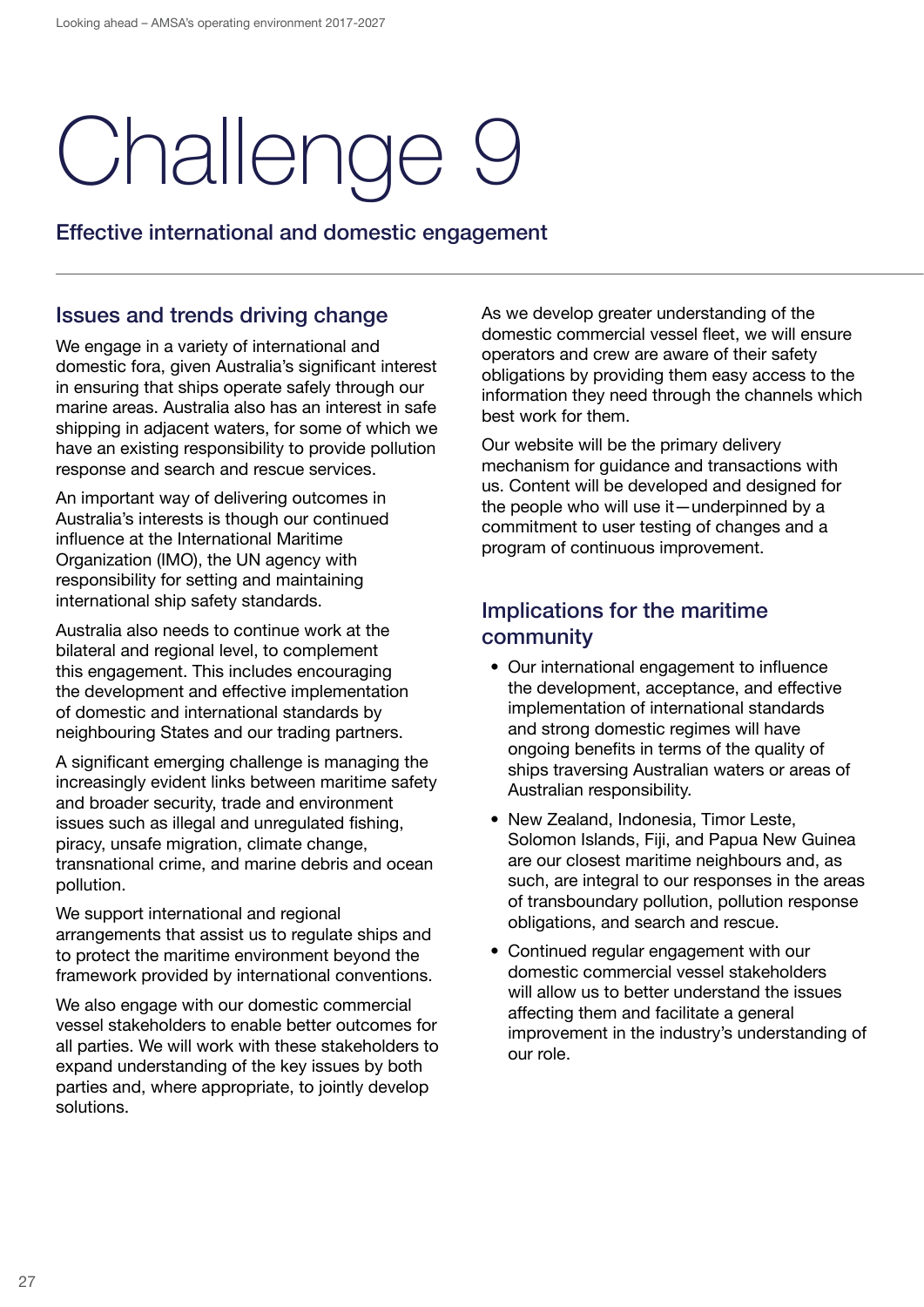### Our policy response

- continue work with our major trading partners and regional transhipment States to ensure strong port and flag State control regimes
- effectively work with neighbouring States to minimise the likelihood and impact of transboundary pollution incidents that may affect Australian waters
- continue to work with the domestic commercial vessel industry in the review of standards and regulations to ensure they remain robust, contemporary and result in increased safety outcomes
- allow our stakeholders sufficient notification and time to review and provide considered responses to changes in regulations and standards
- effectively communicate with our domestic stakeholders about the changes as we assume full responsibility for the national system service delivery and cost recovery
- be prepared to assist neighbouring and lessdeveloped States to prepare and respond to maritime incidents
- continue to work with countries responsible for search and rescue regions adjacent to our own, to ensure ongoing improvement in the coordination and efficiency of search and rescue activities
- continue engaging with international, regional and domestic fora, including:
	- International Maritime Organization (IMO)
	- International Association of Marine Aids to Navigation and Lighthouse Authorities (IALA)
	- International Civil Aviation Organization (ICAO)
	- Asia Pacific Heads of Maritime Safety Agencies (APHoMSA)
	- Indian Ocean and Tokyo MOUs on port State Control
	- Secretariat of the Pacific Regional Environment Programme (SPREP)
	- Secretariat of the Pacific Community (SPC)
	- Maritime Agencies Forum (MAF)
	- Technical Advisory Panel (TAP)
	- Domestic Commercial Vessels Industry Advisory Committee (DVIAC)
	- Fishing Industry Advisory Committee (FIAC).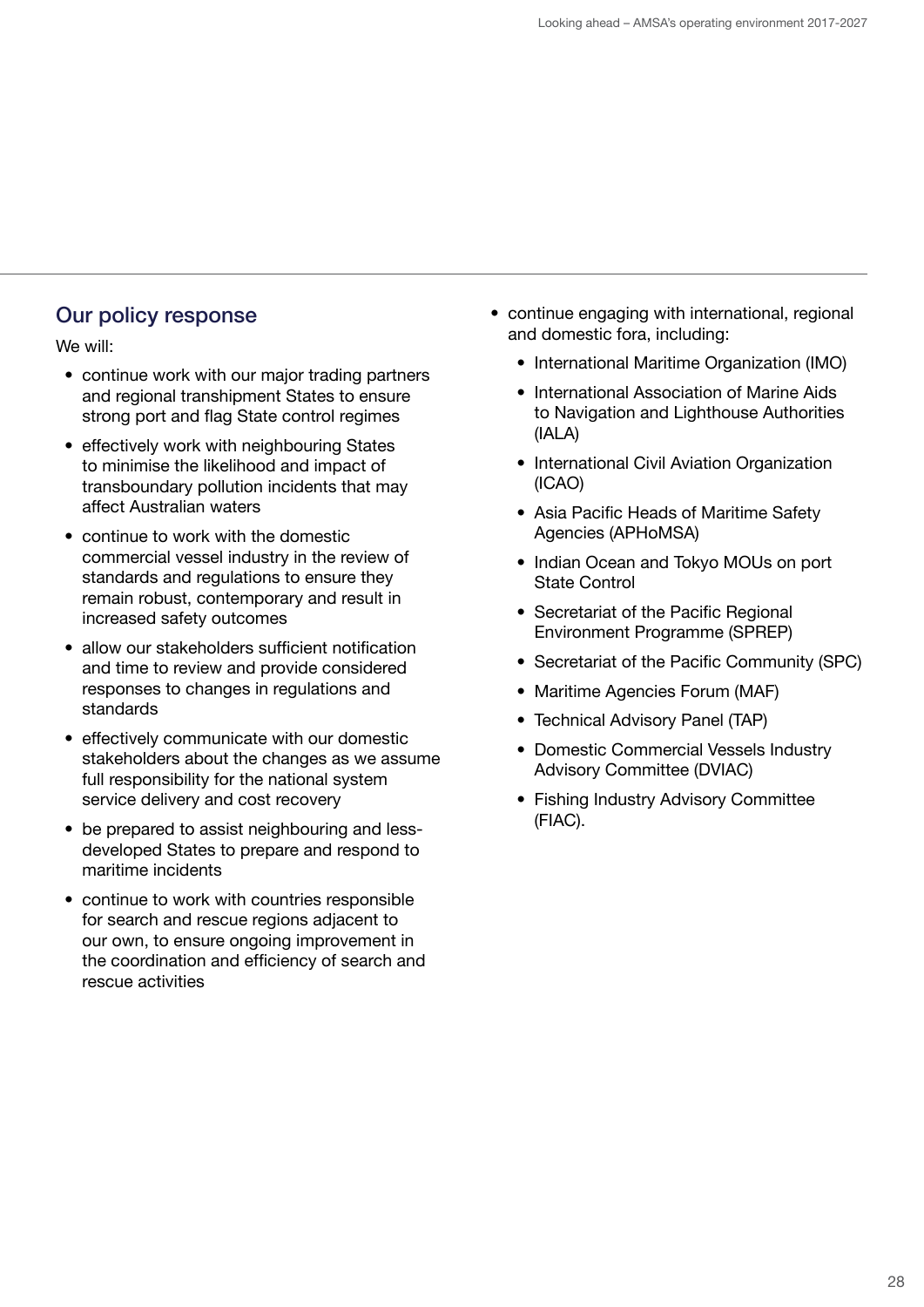Anticipating the changing role of seafarers

#### Issues and trends driving change

The international maritime industry is experiencing a period of significant change. The introduction of automation, and the technologies and systems that will support maritime navigation in the future present a unique challenge for the maritime industry. The role of the seafarer, job profile, training and level of competence is changing as technologies that support the maritime industry evolve.

The introduction of Electronic Chart Display and Information Systems (ECDIS), and other electronic navigation systems, have had a significant influence on the safety of ships. Over the next 10 years, the industry is likely to experience significant development in technologies that will support safe and automated navigation. This will have an effect on the role of today's seafarer.

### Implications for the maritime community

- Greater use of training delivered through flexible online learning mechanisms.
- Maritime training organisations will need to change their delivery mechanisms otherwise there may be a steady reduction in the number of Australian training organisations.
- Future seafarers will need to be multi-skilled with superior technical skills for automation and problem solving. Deck and engineer officers may need to hold combined certification as permitted in Chapter VII of the STCW Convention.
- A changing role of the seafarer in the use of systems and equipment that have increased levels of automation and decision support.
- Development of training and education programs that support the increased use of technology at sea and increased levels of automation and remote operation.
- Changes to culture that involves the management of risks, and safer operation of vessels within the domestic commercial fleet.

### Our policy response

- consider the role of the seafarer in a modern maritime industry where automated systems may require different skillsets
- encourage the use of technologies that enhance safety and human performance
- promote continuing professional development for mariners.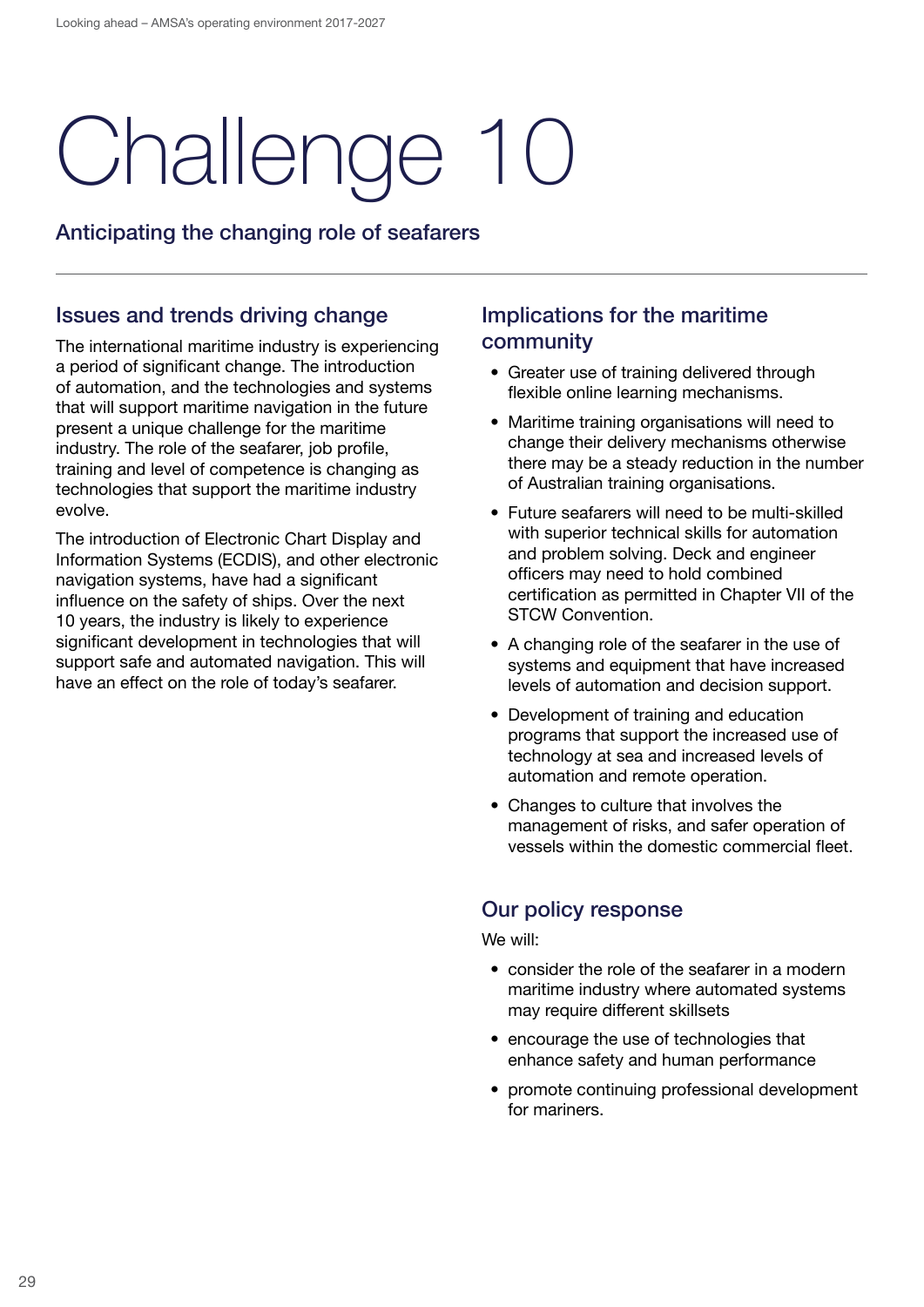